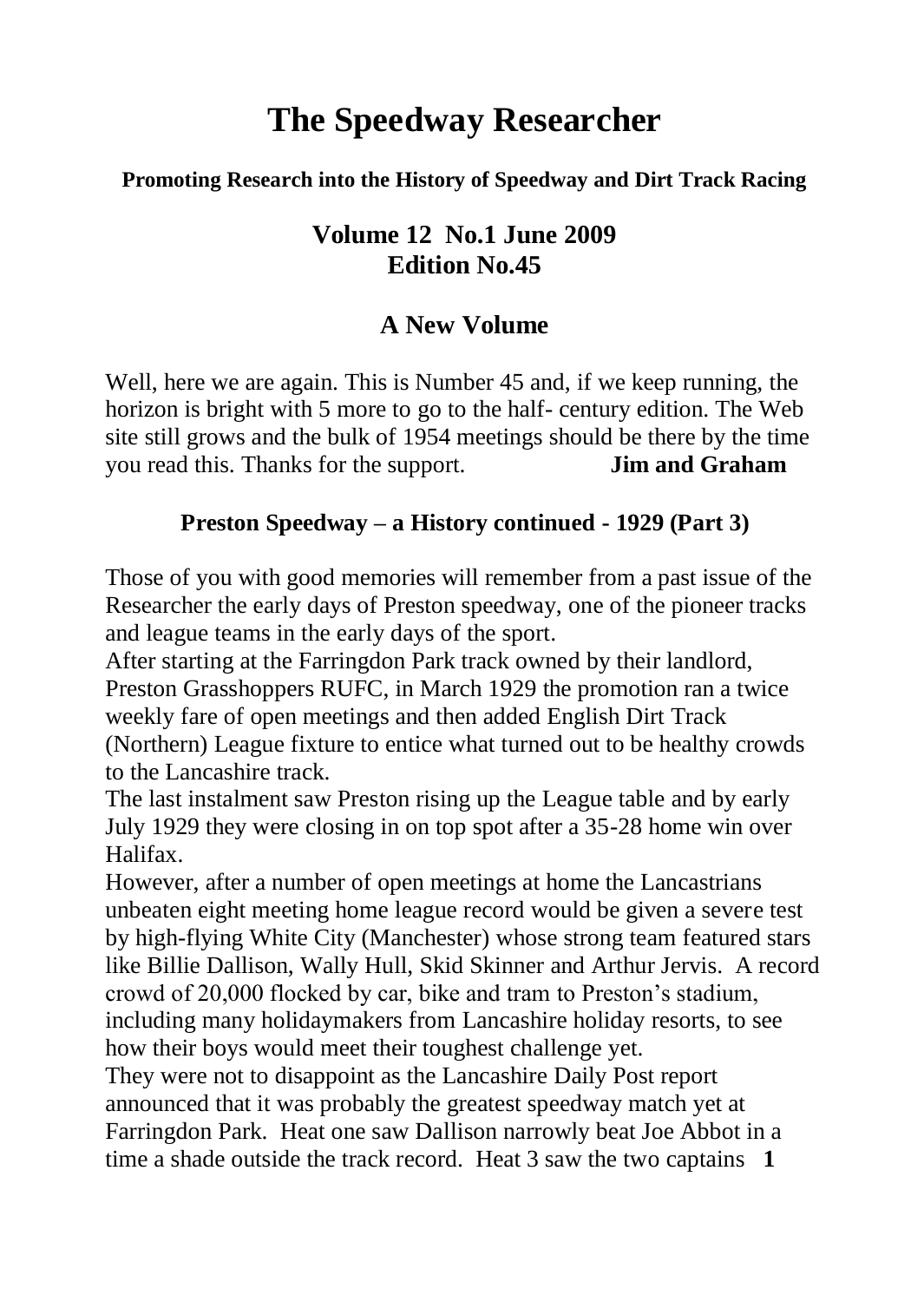pitted against each other, Ham Burrill and Arthur Jervis and with both sliding their machines at great speed and with perfect control, Burrill edged in what proved to be a new track record of 1 min 27.2 seconds. Leading 12-9 after three heats it was reported Preston's luck then went against them. Their riders either fell when leading or suffered a burst tyre (Jack Chiswell) whilst ahead. Skid Skinner did however have a bad fall resulting in an arm injury which evened things up a bit. The last three heats all went narrowly to the Manchester men and they won their eleventh successive match beating the home boys 37-26.

Four days later Preston again tasted defeat, this time at Cleveland Park, Middlesbrough 37-25, with local star Norman Evans getting a 12 point maximum. However, three days later and still in the North East, Preston were visitors at Brought Park, Newcastle in form of the biggest Geordie crowd of the season, 15,000. The homesters had Gordon Byers, Water  $\&$ Fred Creasor, Tommy Storey, Ernie Smith and Phil Blake in their side. Preston lined up with Ham Burrill, Claude Rye, Jack Lund, Jack & Frank Chiswell, Len Myerscough. The Lancastrians won six out of the nine heats, including a 6-0 on heat 4, to win 36-26 and inflict on the Brough Park team their first home defeat of the season.

With up to two meeting a week from March to October you would think that the riders might have appreciated the odd time off, but the Preston promotion never missed an opportunity to put on a team meeting even when the league side was not racing. On the  $25<sup>th</sup>$  July a Lancashire side (Ham Burrill & Joe Abbott (Preston) ; Broadside Burton (Rochdale); Frank Charles (Burnley); Billie Dallison (White City) and Cliff Watson (Salford) faced a weakened Yorkshire team comprised of Eric Langton (Leeds), Arnold Moore (Leeds); Harry Taft (Leeds); Roy Barraclough (Leeds); Bob Allen (Barnsley) & Joe Mitchell (Barnsley) in the War of the Roses. With a star-studded team representing the Red Rose county a home win was expected but what was surprising was the ease of the win by a score of 50 points to only 13 for the White Rose county. Eric Langton won heat 1 but trailed thereafter and with little support from his team Lancashire won eight of the nine heats, seven of them with maximum 6-1 heat advantages.

Back to league action on Saturday,  $27<sup>th</sup>$  July, Preston hosted Newcastle who were keen to avenge their recent first home defeat by the Lancashire side. Unfortunately, the Geordies were completely outclassed Preston **2** racking up a maximum nine heat wins, only dropping three points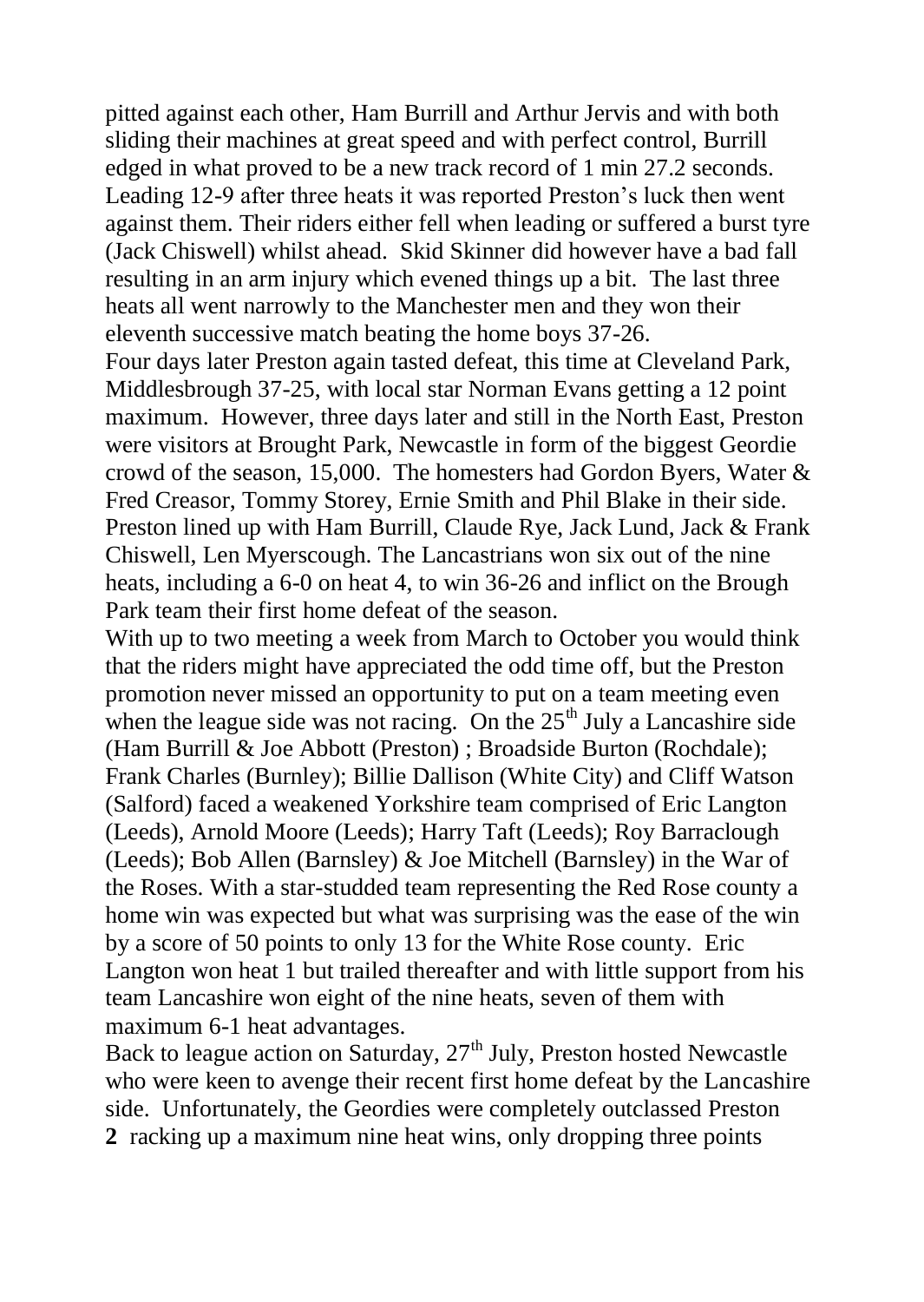on their way to a 51-11 record Northern League win. The Brough Park side were happy to see the back of Preston for that season! An unusual meeting took place at the White City Speedway, Manchester at the end of July when a White City Ramblers Team faced a Preston Tigers side over two heats in a friendly. Joe Abbott led Billie Dallison to a 4-2 first heat win and Claude Rye led Skid Skinner to a 5-1 in the second heat to record a 9-5 win to the Preston token side. This was recorded as White City's first home defeat but as the Lancashire Daily Post agreed it could not be regarded as a match in the accepted sense. Back to full league action on  $1<sup>st</sup>$  August when Preston entertained Barnsley. Again Preston dominated on their home track in front of 7000 spectators winning eight of the nine heats, Ham Burrill and Joe Abbott recording 12 point maximums. Only Fed Ledger triumphed for the visitors in an eight point haul, as Preston ran out 45-18 victors. Another challenge meeting at Farringdon park followed when Joe Abbott's Team (Abbott, Franck Charles, Jack Lund, Claude Rye, Crazy Hutchins and W Anderton) faced Ham Burrill's Team ( Burrill, Len Myerscough, Chris Tattersall, Frank & Jack Chiswell and Frank Greenall) over the traditional nine heat format. Press reports for this meeting are a little thin but they did record that Abbott and Charles powered to 12 point maximums as Joes's team thumped Ham's 40-23.

Next up was a visit to Thrum Hall, Halifax where the home side were looking for revenge for a close 35-28 defeat at Preston a month earlier. Little was recorded other than George Reynard and Dusty Haigh claimed 12 point maximums as Halifax triumphed 39-22, with only Joe Abbott (7 pts) putting up any resistance for the visitors.

An unreported Challenge Match took place between Warrington and Preston at the Arpley Motordrome on  $9<sup>th</sup>$  August and only the result is recorded – a Preston win by 34 points to 29. In what was to become a "local derby" match with Liverpool over the seasons Preston ran, the Preston team visited Stanley Speedway on 10<sup>th</sup> August. 10,000 predominantly Merseyside fans saw their favourites succumb to Preston by the big margin of 48 points to 15, Preston riders securing 8 heat wins out of nine, with only Liverpool's Larry Boulton a home team victor. By the 10<sup>th</sup> August the English Dirt Track League table showed the following team positions:

| White City P18 W17 L1 D0 Pts 34 |  |  |                      |  |
|---------------------------------|--|--|----------------------|--|
| Preston                         |  |  | P21 W14 L7 D0 Pts 28 |  |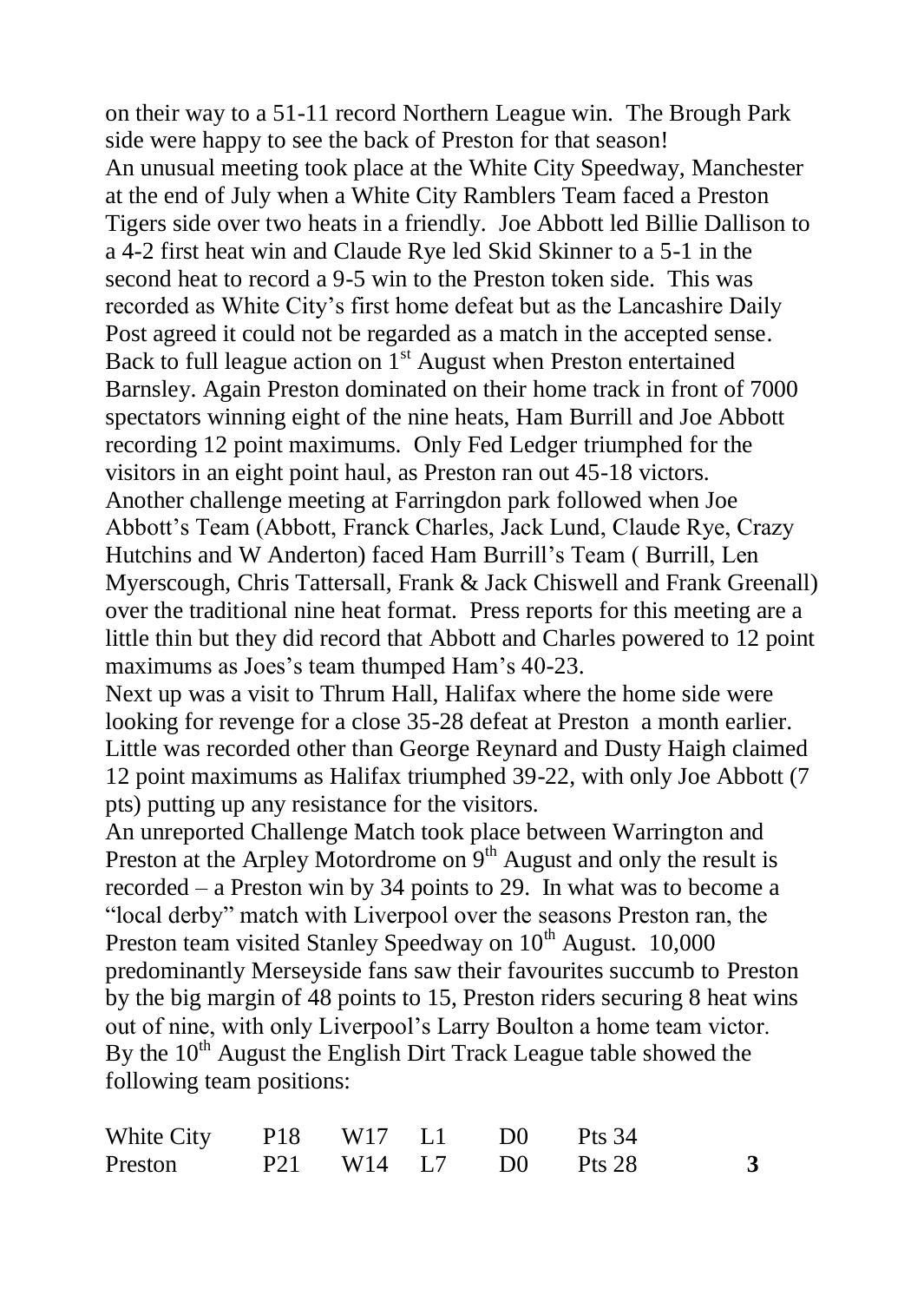| Leeds             | P18             | W13 | I A            | D1             | <b>Pts 27</b> |
|-------------------|-----------------|-----|----------------|----------------|---------------|
| Halifax           | P <sub>19</sub> | W13 | L5             | D1             | <b>Pts 27</b> |
| Salford           | P18             | W8  | L10            | D <sub>0</sub> | Pts $16$      |
| Leicester         | P19             | W7  | L11            | D1             | Pts $16$      |
| Rochdale          | P <sub>15</sub> | W7  | L8             | D <sub>0</sub> | Pts $14$      |
| Sheffield         | P <sub>15</sub> | W6  | L9             | D <sub>0</sub> | Pts $12$      |
| Newcastle         | P <sub>12</sub> | W6  | Lб             | D <sub>0</sub> | Pts $12$      |
| Warrington        | P <sub>18</sub> | W5  | L12            | D1             | Pts 11        |
| <b>Barnsley</b>   | P <sub>16</sub> | W5  | L11            | D <sub>0</sub> | Pts10         |
| Middlesbrough P16 |                 | W5  | L11            | D <sub>0</sub> | Pts10         |
| Liverpool         | P <sub>10</sub> | W3  | L <sub>7</sub> | D <sub>0</sub> | Pts 6         |
| Hanley            | P4              | W0  | I 4            | D <sub>0</sub> | Pts<br>- 0    |

As you will see the league title was realistically between White City, Preston, Leeds and Halifax, with White City's form giving them a big advantage.. At the other end of the table Stoke(Hanley) were soon to drop out of the league leaving Liverpool as favourites for the wooden spoon. Belle Vue had earlier resigned following problems were encountered with the speedway promoters' organisation

On August  $10^{th}$  1929 in an Open Meeting at Farringdon Park tragedy struck when in the first semi-final heat of the Senior Scratch featuring five riders and in the third lap Crazy Hutchins in an attempt to avoid leader Winks Rice's back wheel hit the fence causing the bikes of both Rice and Hutchins to hit the fence and bounce back onto the track into the path of third placed local lad Jack Smith. Smith rode over Rice's machine was thrown over his handlebars, falling heavily in the process. Smith was taken to Preston Infirmary and remained unconscious for week but died shortly after. A subsequent Inquest found that Smith had had time to avoid the fallen bikes but had suffered concussion followed by compression and a fractured base of the skull and a verdict of accidental death was recorded. A full inquest report appeared in local newspapers some two weeks later.

As the end of summer approached bottom side Liverpool were the next to visit the Preston fortress and given the recent result on Merseyside they must have feared the worst. The meeting went exactly according to expectations Preston conquering Liverpool 52-11 exceeding by a point their record breaking victory over Newcastle some weeks earlier. Star home men were again Burrill and Abbott with 12 pt maximums and **4** Claude Rye chipped in with a handy 7+1. In a meeting where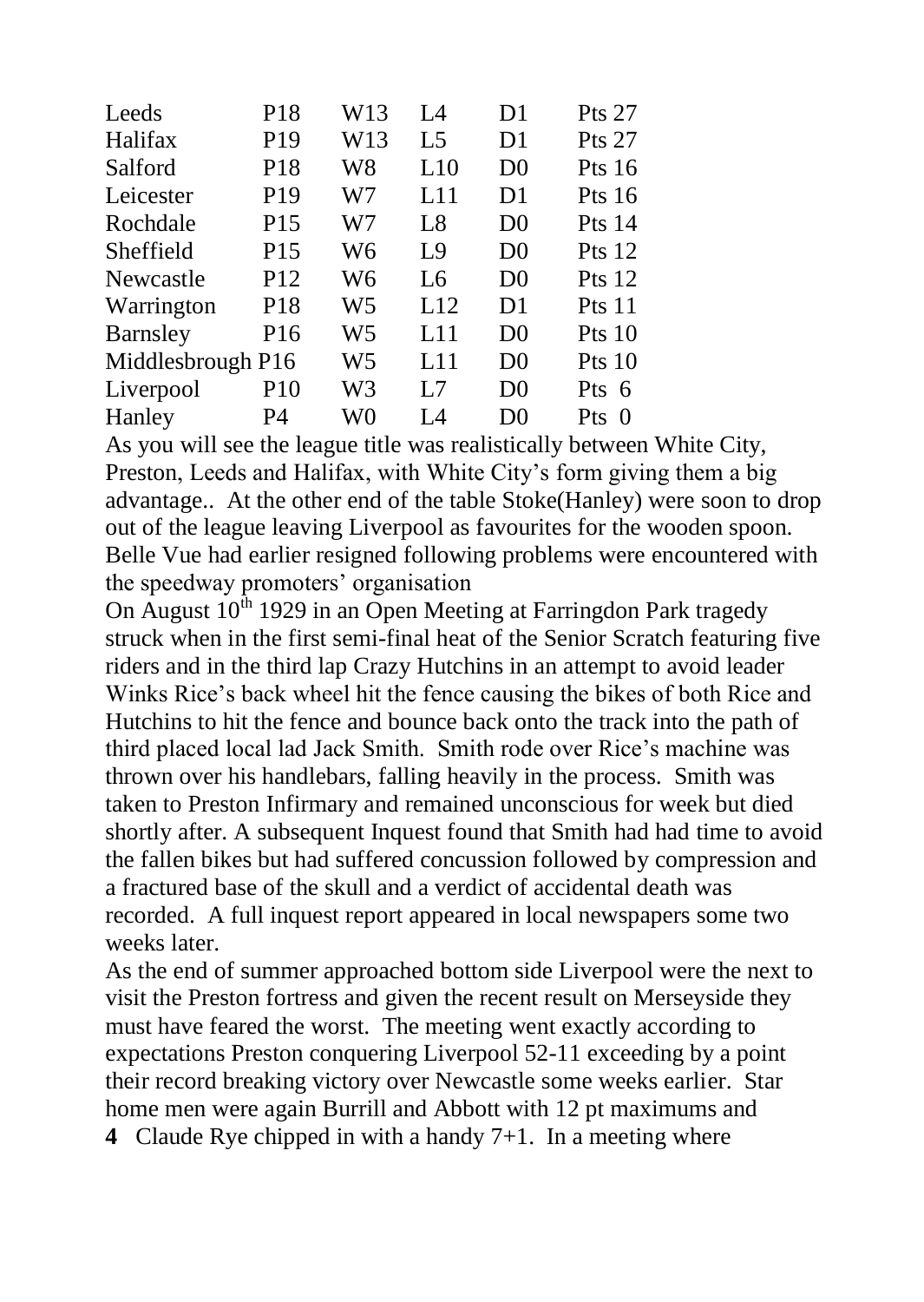Liverpool managed only two 5-2 heat losses at best it was no surprise that their top scorer was once again Larry Boulton with a miserly 4 points. It was at this point of the season that Preston launched its English Dirt Track League KO Cup campaign with another fixture against hapless Liverpool. The first leg was at Stanley Speedway only four days after the 41 point victory over the Merseyside strugglers. The first leg tie saw Frank Charles make his senior debut for Preston strengthening an already sold team, his move coming after the mid-season demise of Burnley. It was again the same old story Preston romping home to victory by 47 points to Liverpool's 16, Burrill and Abbott again leading the way. An improvement by the "Scousers" over their previous two meetings with Preston but not by much.

The first round second leg at Farringdon Park was obviously a foregone conclusion and although Liverpool continued to show improvement at the fourth time of asking, they still only mustered 19 points to Preston's 44, despite a 6-1 advantage to Tommy Price and Crasher Coxhill in heat one. Normal service was soon resumed Preston wining the remaining 8 heats. This gave the Lancastrians aggregate victory 91-35 overall and progression to the second round where it would not be as easy. There was a surprise for Preston two days later at the Lundwood Speedway, Barnsley when after leading by 12 points after six heats, Preston suffered multiple machine misfortunes which saw the Barnsley riders knock off three victories from the final three heats, gaining 17 points to the visitors four and a narrow 32-31 league win over Preston. A blow to the Lancastrians title aspirations.

Two meetings followed in the remainder of August 1929. Preston hosted Rochdale in a league encounter. Joe Abbott was again the star with three wins followed by Jack Chiswell and Len Myerscough one each. As expected Squib Burton was the Rochdale star, supported by Rex Kirby and Buster Breaks but could do little to stop Preston picking up the victory 36-27 in a hard fought meeting. A Challenge Match between Preston and a Rest of the League Team gave Preston riders the chance to enjoy racing against riders from their competitors teams. Preston: Ham Burrill; Len Myerscough; Joe Abbott; Jack & Frank Chiswell and Claude Rye The Rest: Chris Tattersall; George Reynard; Geoff Taylor; Smiler Wotton; Frank Smith and AN Other. In a fairly open meeting in which Preston triumphed 36-27 Ham Burrill top scored with 10 for the homesters and Geoff Taylor also picked up 10 pts for The Rest. **5**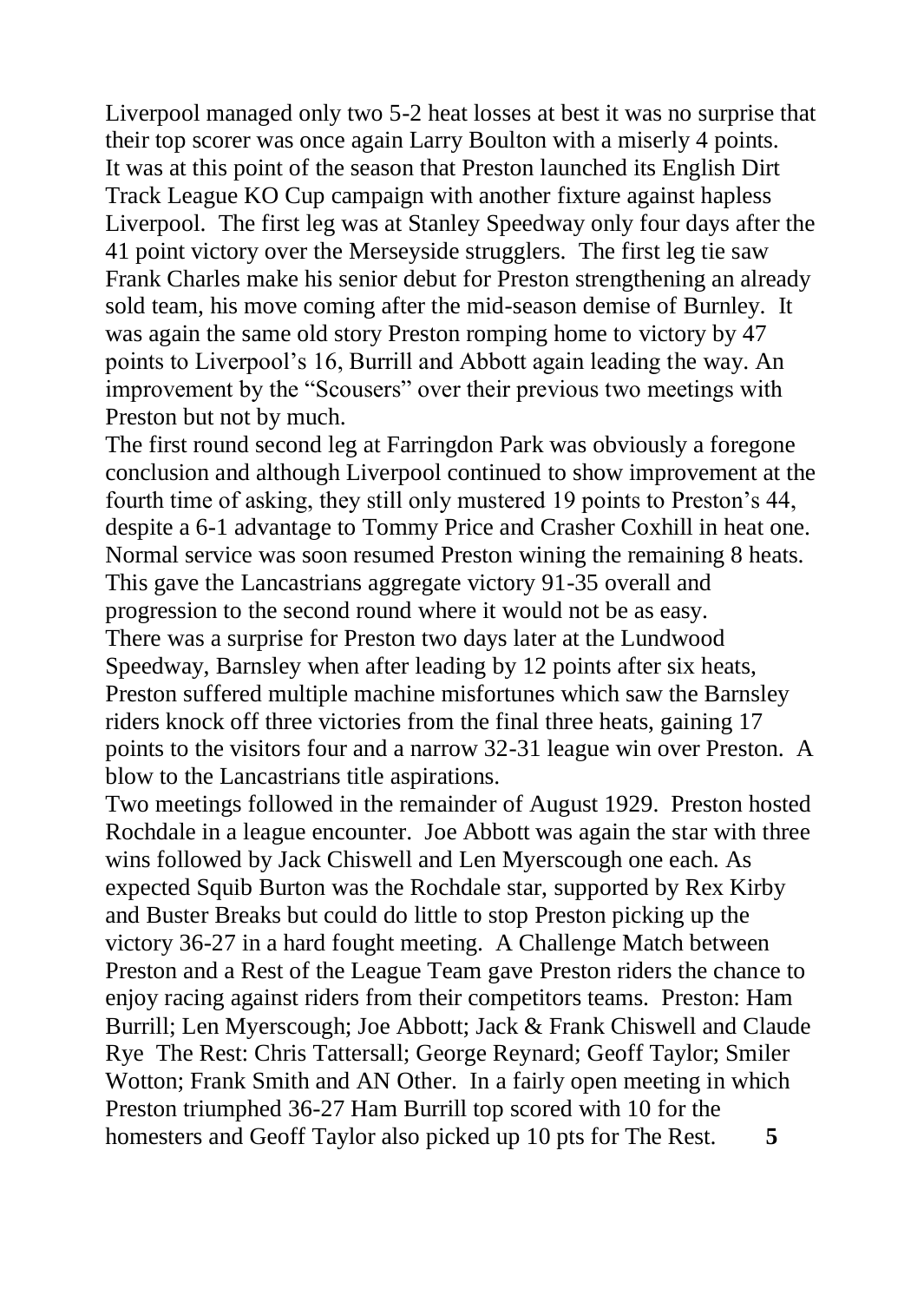It was then announced that Preston's opponents in the second round of the KO Cup would be Sheffield. Other fixtures were White City v Newcastle; Rochdale v Leicester Stadium; and Halifax v Wombwell. **Graham Fraser** (to be continued)

## **Bill Bryden – An Aussie Star Who Never Shone in The UK**

**Tony Webb** gives an insight into another Aussie who is relatively unknown in the UK.

Bill Bryden is one of the few Australians who reached Super Star status in Australia but for some reason could never reproduce that form in UK. Lionel Levy, Ken Cameron, Kev Torpie, Frank Hayes and Arthur Malm are other riders that come to mind. Possibly the advance publicity creates a hard act to follow, the fans and promoter's expectations are often high, there is the adjustment to totally different tracks and racing conditions and lifestyle and it is quite a culture shock to many young Australians. An overseas rider will often get the opportunities ahead of the home riders as there is always an air of mystery and charisma attached. Therefore it is often a case of being put in the deep end , sink or swim. Bill Bryden started his racing career in New South Wales as a sidecar passenger to Jack Hellback in 1951 he took up solos in the 1954/1955. He quickly rose through the junior ranks at the Sydney Showground coming second in the New South Wales Junior championship that season.

In the 1955/1956 season another milestone was beating his first A grader, that was the legendary fomer Belle Vue rider Jack Chignell. Bill's first trip to Queensland came in early 1956 when he raced at Toowoomba lowering the track record. Late in the 1956 season he beat Aub Lawson at the Royale in Sydney posting a time of 58.8 which put his name in the record books as the third fastest of all time at the famous track. He was signed for the Ipswich Witches in the UK for the 1956 season replacing the non returning Australian front 1955, Bluey Scott. Competition for his signature had also come from Wembley Lions and East Anglian neighbours Norwich Stars. He was greeted with a mass of publicity and found it hard to meet the expectations, he had the company of fellow Australians Bob Sharpe and Junior Bainbridge but never really settled at the Foxhall Heath track. He rode the full season but was only able to score 21 official points. All due credit to Witches boss Arthur **6** Franklyn who never gave up on Bill and kept him in the side hoping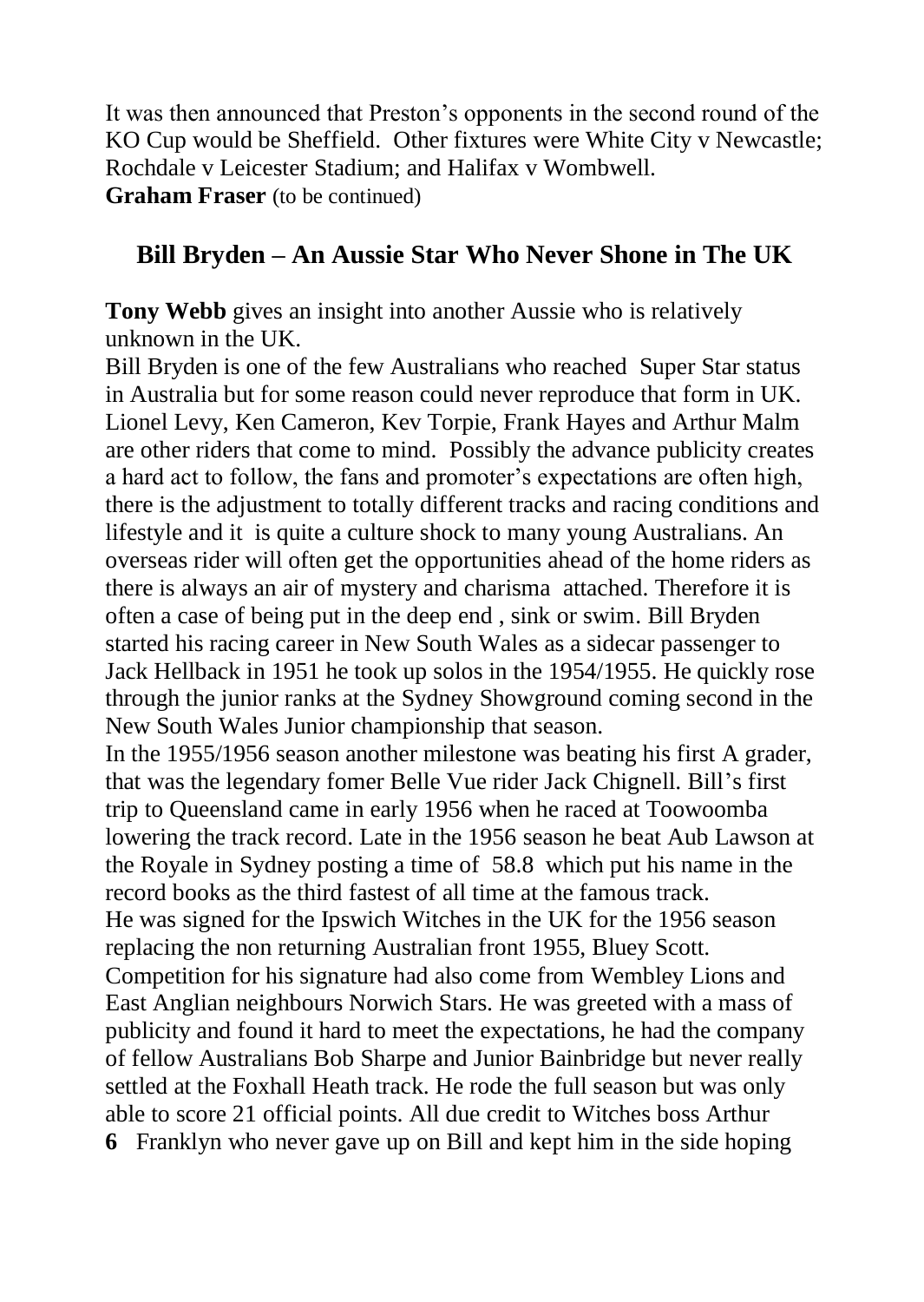he would find the form he was capable of. He returned to Australia in the October of 1956. There were several overtures for him to return from British promoters but he never did. However, he returned to ride at Toowoomba and Brisbane in November 1958 after a 2 year absence. Bill's first Test cap for Australia was in the 1958/1959 series against England. He scored 8 points in the third test at Sydney in the Australian 32-28 win. The following season he won the New South Wales Championship from Lionel Levy. He was top scorer for the Australian team with 27 points in the five match series which saw Australia lose every match.

He was a regular visitor to Queensland riding at Townsville,

Rockhampton and the Ekka 1959-1965. At one meeting in Rockhampton in 1961, he was flown up for the meeting and won \$500 for three heats of 2 lap match races against the Swede Kai Forsberg and Bob Sharp.

Bill was a member of the Australian team that won a three match series in New Zealand in early 1960. Bill top scored with 33 points.

In the 1962 Queensland titles he ran third place at the Ekka.

Wintering in Rockhampton in 1962 he won the McLeod trophy and the A grade scratch final on opening night at the Showground on March 15.

1965 at the Australian titles he took third spot behind Brian Collins and winner Bob Sharpe. Bill's last appearances in the Australian team was the 1967/1968 series. Riding in the first and third Tests in Sydney he scored 3 points on each occasion.

Pre war star and Sydney promoter Frank Arthur is on record as stating that Bill was one the best handicap riders in Australia competing from a massive 140 yard handicap at the Showground.

His career ended on a sad note as he was in the race that claimed the life of Lionel Levy, Bill never rode speedway again after that fatal race.

However he rode as a passenger for sidecar star O.Salter at Phillip Island in 1970 and 1971 scoring two notable wins

He was one of the guests of honour at the opening of the Homebush track in Sydney in 1999 and is a regular at Labrador on the Gold Coast where he is Club Patron.

# **MAX GROSSKREUTZ & NORWICH – 1938**

When I was young (writes Mr Norwich **Bryan Tungate)** and not really interested in the facts surrounding Speedway I was always told that Norwich should have been League II Champions in 1938. The reason **7**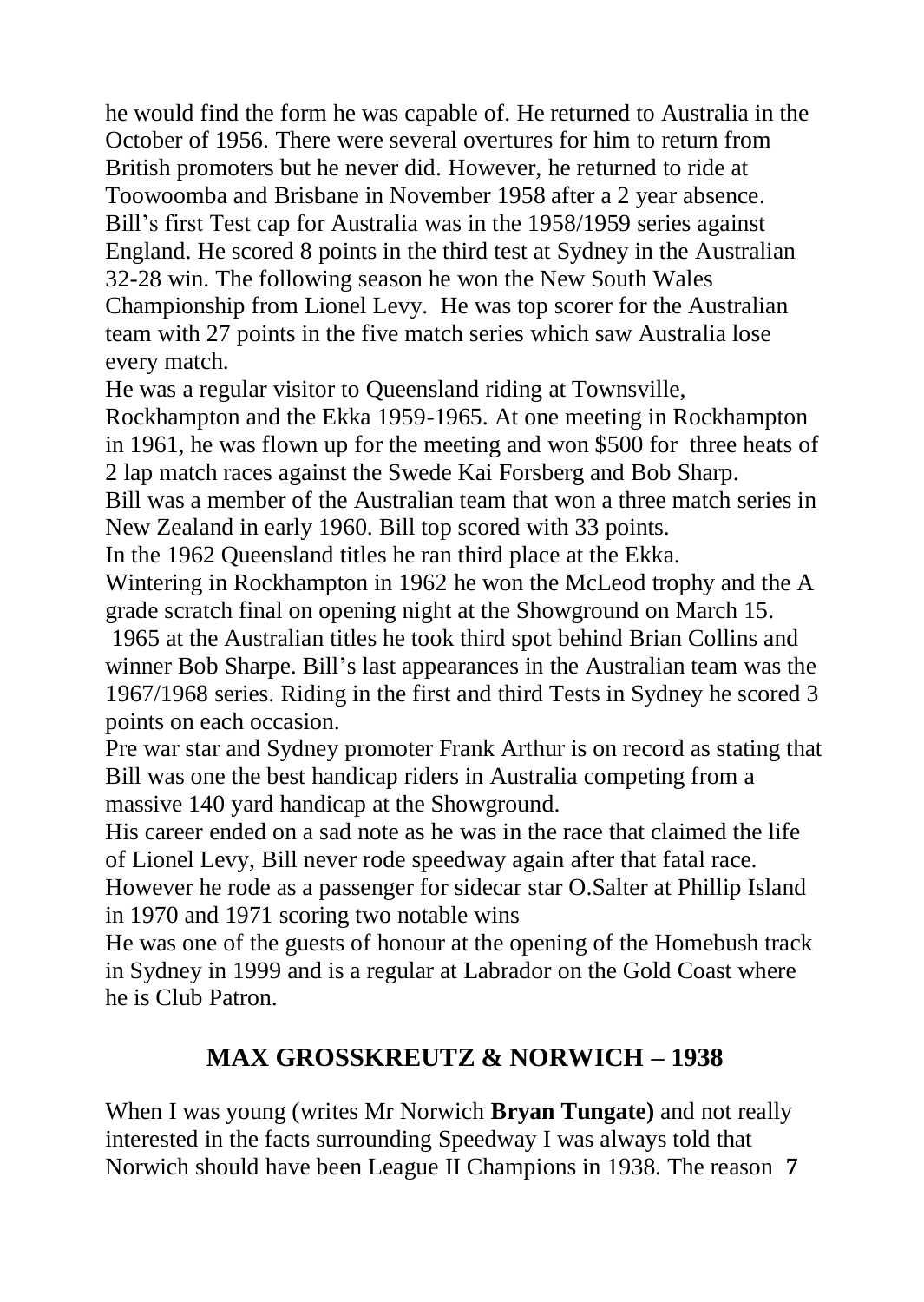they did not win the League was that Max would often drop out during matches and allow the lesser lights to take his place, so the old-timers told me. Well this did happen on numerous occasions during the season, but not very often in League matches. On the majority of occasions those matches were in the National or the Provincial Trophy competitions. The real reason Norwich did not take the title was down to sheer bad luck more than anything else.

When Max was allowed by the Speedway Control Board to take out his riding licence again there were conditions they attached to that permission.

1 …. Max had to be properly transferred to Norwich and could only be transferred back to Aces.

2 …. Max could only ride in Official fixtures but must not ride any second-half races.

3 …. Max was not allowed to enter or ride in the World Championship meetings.

4 …. Max was not to ride on any First Division tracks, except Belle Vue.

5 …. All of these conditions were to be stated as part of the transfer agreement.

It did not state, as far as I can say, that Max must ride in the Test Matches for Australia v. England, his retirement was one of the contributing factors in the scrapping of the series after just one match in the previous 1937 season. He rode in all five Tests in 1938.

Max also agreed to race at Belle Vue on August Bank Holiday Monday. In May, when the agreement was made, Norwich had no fixture on that day so it seemed alright.

When the Second Division plans were formulated for a July start the date was kept free on the Stars fixture list. Unfortunately Lea Bridge, making up a team from Harringay assets in the main, became late entrants and they were to start on August Monday. The first team to visit the Bridge would be Norwich. On the 27 July the Stars visited the Southampton track but the fixture was washed out. The re-run date was set for August Monday, following the afternoon meeting at Lea Bridge. Suddenly there were two matches without Max on a day which had been kept free. Worse was to come when the young Alan Smith was injured on the 30 July and was also to miss these two meetings. Norwich pitched new young Aussie Syd Littlewood into the reserve spot but there was to be no fairytale outcome. Stars lost  $50 - 30$  at Lea and heavily  $63 - 21$  at **8** Southampton. They only lost two other matches in the League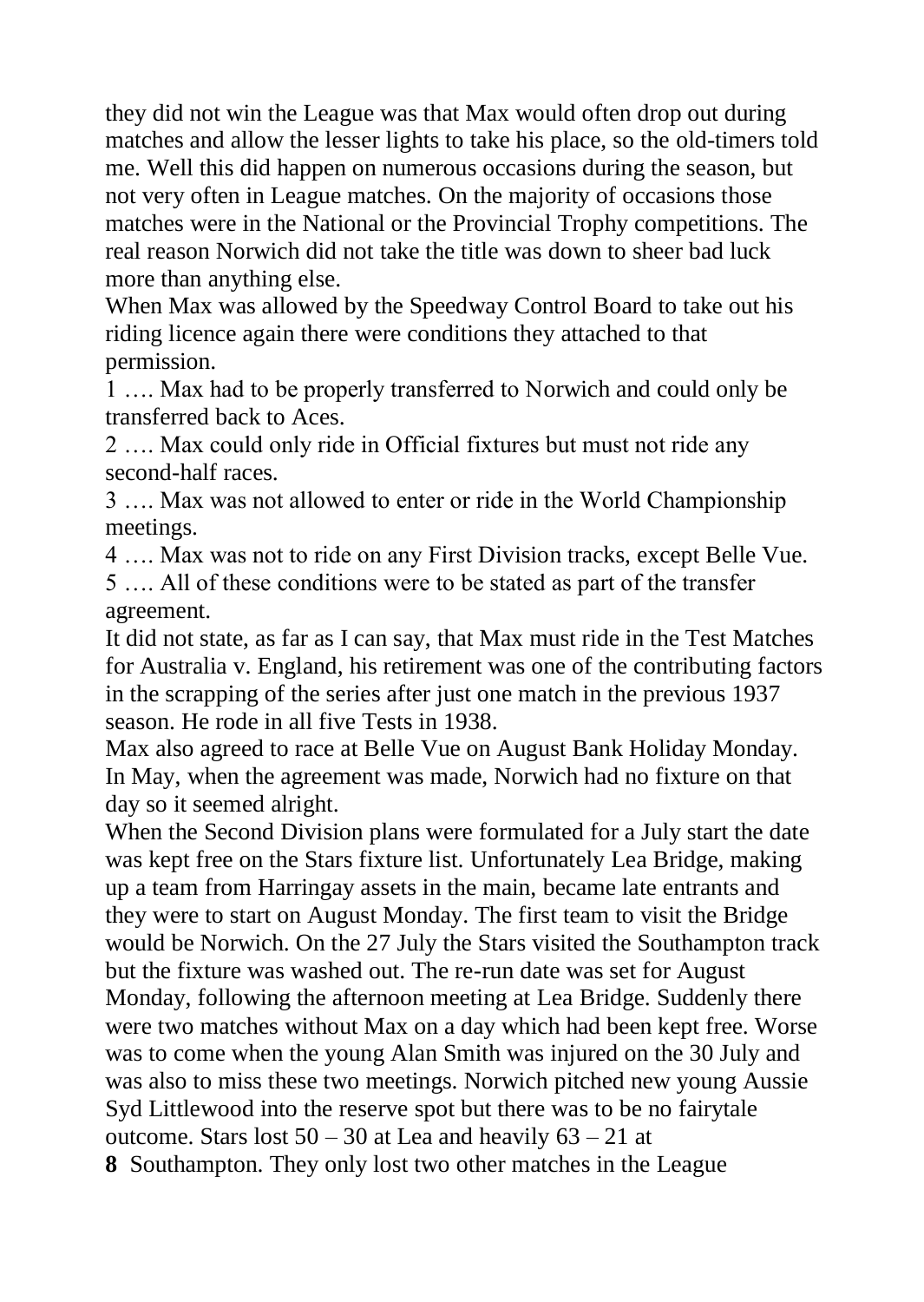that season. With Max they would have definitely got much closer in both these matches. The tie for top place was decided on race points "for" and Hackney Wick edged it having 758 compared to the Stars 749. An interesting point was that Hackney wanted to stage a home and away match with Norwich to decide the title outcome but the S C B would have none of this. Hackney even wanted Norwich to "drop" Max from the team for this proposed match-up. They seemed to hate Max as, even when he broke the track record at Hackney, the Hackney big-wigs simply refused to recognise the time Max clocked. Anyhow any chances of them beating Norwich over two-legs were fairly low as Stars had won in a National Trophy fixture by  $121 - 94$  and repeated the medicine by  $119 - 95$  in a Provincial Trophy round. Max only took 2 rides in the Hackney leg of the National Trophy tie and was riding in a Test Match so missed the Norwich leg of the Provincial meeting.

## **Same Meeting – Different Programme Covers**

**Derek Lloyd,** who follows Coventry, advises that the Brandonapolis programme of 6/9/78 has two covers, one red and blue and one plain white, whilst the Coventry v Wimbledon of 24/3/079 programme had two covers, the normal one plus a plain white one while the Ipswich v Coventry of 6/10/83 was another programme with two covers, one blue and one purple.

## **Skid Kid Ivan**

**Graeme Frost** sent us this item.

#### CYCLE SPEEDWAY, WOOLSTON

(From Our Own Correspondent.) Visited the Woolston Cycle Speedway team the other evening and spent a very enjoyable couple of hours in their company. These boys, known in racing circles as the "Riley Stars," provided the fans with an excellent two-hour non-stop variety evening. Items from children of 5 to 50. From the tiny tots in their Irish and Scottish costumes to a violin solo from a young 50-year-old, filled one of the most pleasant and unexpected evenings which have come my way in a long time. (Some of the Supporters' Clubs could do well by taking lessons on entertainment from these lads.) The evening was run to provide a travelling fund for their team should they be called upon to **9**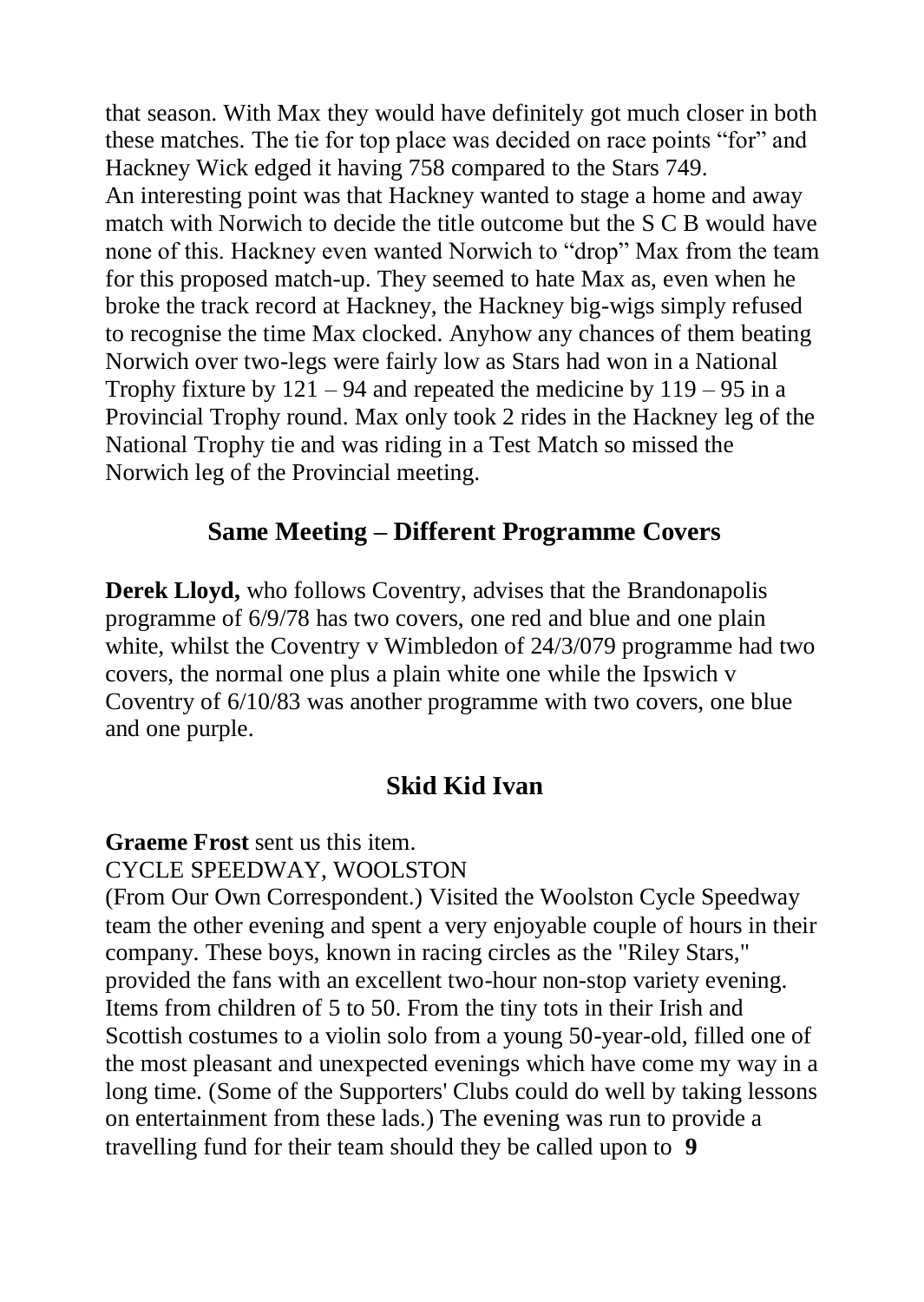race away from home. The "Stars" side is captained by a wee fellow who forever wears a smile, Ivan Mauger. He not only skippers the "Stars" to victory but sets a fine example for his fellow team-mates to follow. Ivan holds the local track record and is the teams' match race champion. Heat leader is brother Trevor. Kelly Brown, No. 3 in the line-up, is the brother of the Canterbury junior Des Brown (Des, incidentally, was captain of the "Stars" before riding for Christchurch). Barry Mekelle and David Trotter make up the side, which has twice defeated the recognised champions, Wainoni. Proudly sporting the Speedway badges of Glasgow, Cardiff and Wimbledon, Captain Ivan invited me along to their next evening, sometime in September—I'll be there. Good luck, "Riley Stars." Source: The Speedway Times (NZ), 18 July 1952.

## **Speedway Fans Riot**

The item on Wikipedia seems unreal but it is referenced. It refers to a meeting at Harringay of all places. On May 14th, 1938 when speedway racing was stopped early due to an accident, a crowd of 2,000 demanded their money back. When their demands were ignored the crowd broke onto the track, smashing and damaging parts of the stadium and setting fire to the track's tractor.

#### **Now Here Is An Idea**

On Friday 31<sup>st</sup> August 1951 at Blackbird Road Stadium, Leicester the management tried out an unusual scoring mechanism for the second half reserves match. Normal heat points (3,2,1,0) were awarded plus there was additional points for beating opposition riders e.g. Ht1 Wright – 3 for win + 2 for beating 2 opponents. You could look it as an additional bonus. Leicester 16 Coventry 24 Reserves Individual Match

| Leicester        |                |   |
|------------------|----------------|---|
| Cyril Page       | 3 <sup>3</sup> | 6 |
| Vic Pitcher      | 02             | 2 |
| Laurie Holland   | 3 O            | 3 |
| Johnny Carpenter | 0,5            | 5 |
| Coventry         |                |   |
| 10 Peter Brough  | $2^{9}$        | 5 |
|                  |                |   |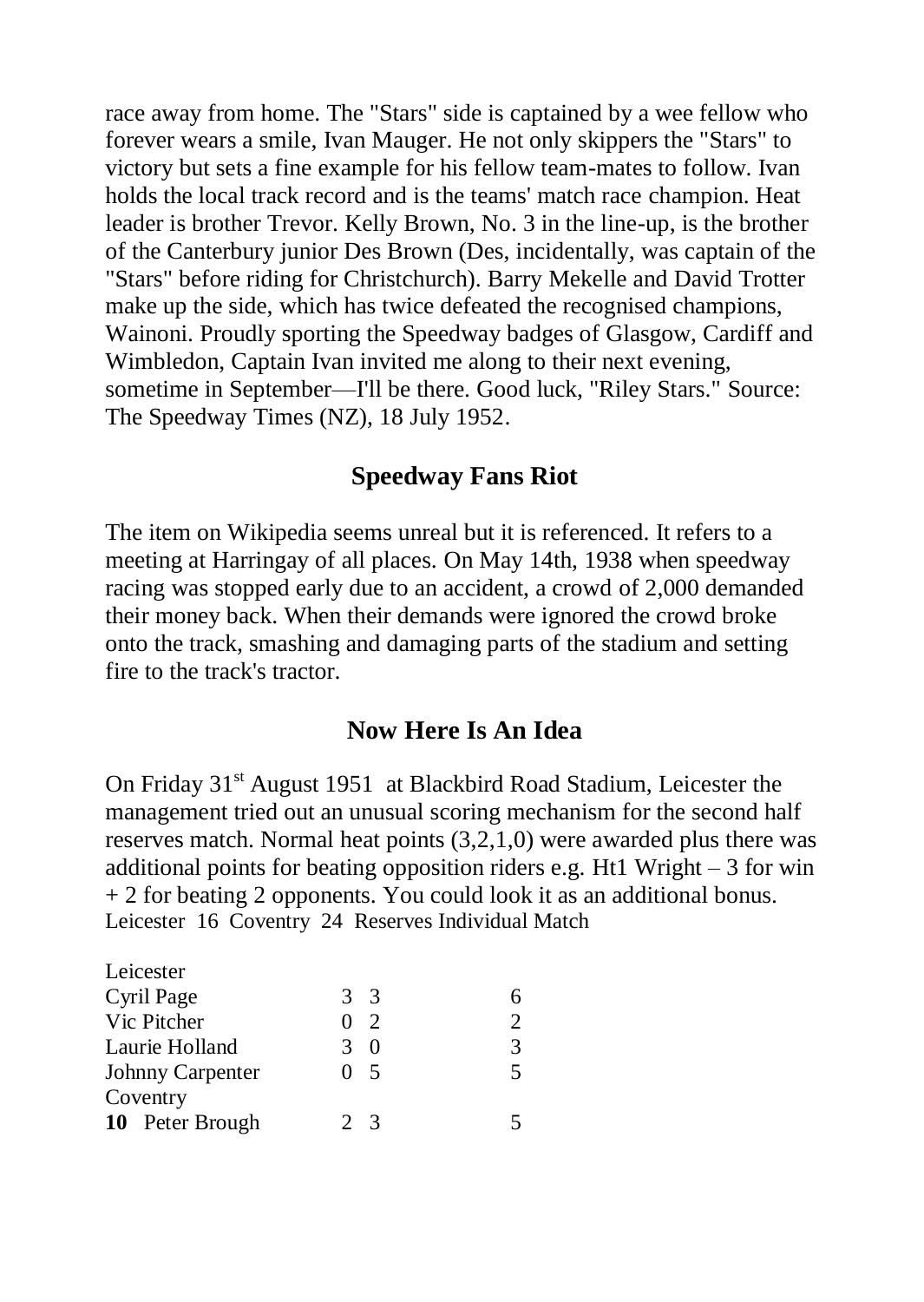| Jack Wright                                                                 | 5 5    |      |   |      |      |
|-----------------------------------------------------------------------------|--------|------|---|------|------|
| John Yates                                                                  | $5\,2$ |      |   |      |      |
| Alan Hailstone                                                              | 20     |      |   |      |      |
| Ht1 Wright $(5)$ , Page $(3)$ , Brough $(2)$ , Pitcher $(0)$                |        | 73.2 | 3 | 3    |      |
| Ht2 Yates (5), Holland (3), Hailstone (2), Carpenter (0) $73.2 \quad 3$     |        |      |   |      | - 14 |
| Ht3 Wright $(5)$ , Page $(3)$ , Yates $(2)$ , Holland $(0)$                 |        | 73.6 |   |      |      |
| Ht4 Carpenter $(5)$ , Brough $(3)$ , Pitcher $(2)$ , Hailstone $(0)$ 74.6 7 |        |      |   | 3 16 | 24   |

## **AUSTRALIANS IN UK 1928 - 2007**

Part 3 of **Tony Webb's** list and yet again you are invited to pass your comments on the attached list.  $S/H =$  Second half rides only. ISL = International Speedways Ltd. DSL = Dirt Track Speedways Ltd  $T/A$  = track accident  $R\backslash A$  = road accident. If you have any additions or alterations to Tony's list, please get in touch with him at [binbooks@iinet.net.au](mailto:binbooks@iinet.net.au) 

| Harris Peter "Gundy"   | 1997         | NSW Glasgow 1950 Wolverhampton 1951, Died                                               |
|------------------------|--------------|-----------------------------------------------------------------------------------------|
| <b>Harrison Rusty</b>  | SA -         | Edinburgh 2001/06, Workington 2007                                                      |
| Harrison Ray           | VIC.<br>1960 | Ipswich 1958 Rye House 1959 Yarmouth                                                    |
| Haslinger Gunther      | WA           | Doncaster 1971, Birmingham 1972                                                         |
| <b>Hastings Harold</b> | QLD          | Lea Bridge 1931 Belle Vue 1932                                                          |
| Hawkes Guy             | WA           | 1968 UK                                                                                 |
| Hawkes Jason           | VIC 1997     |                                                                                         |
| Hawkins Warren         |              | NSW Crewe 1970                                                                          |
| Hay Gary               |              | NSW West Ham 1970                                                                       |
| Hay Reg                |              | TAS Norwich 1937/38, 1949/51                                                            |
| Hayes Frank            |              | VIC Ipswich 1960                                                                        |
| Hansen Arnie           | SA -         | 1930                                                                                    |
| Henderson Ron          |              | QLD Newcastle 1975/8                                                                    |
| Henry Christian        |              | QLD Edinburgh Glasgow Newcastle                                                         |
| Herne Phil             |              | NSW Birmingham 1973/4/ 78, Newport 1975/6,                                              |
|                        | Bristol 1977 |                                                                                         |
| Herne Lee              |              | NSW Newport 2001                                                                        |
| Herne Jay              |              | <b>NSW IOW 2007</b>                                                                     |
| Hewitt Les             | 78           | NSW Coventry 1948/51. Died Sydney 2005 Age                                              |
| <b>Hibberd Buzz</b>    |              | NSW ISL 1928, West Ham 1928 Rode<br>first<br>meeting July 28 Killed on track 1930<br>11 |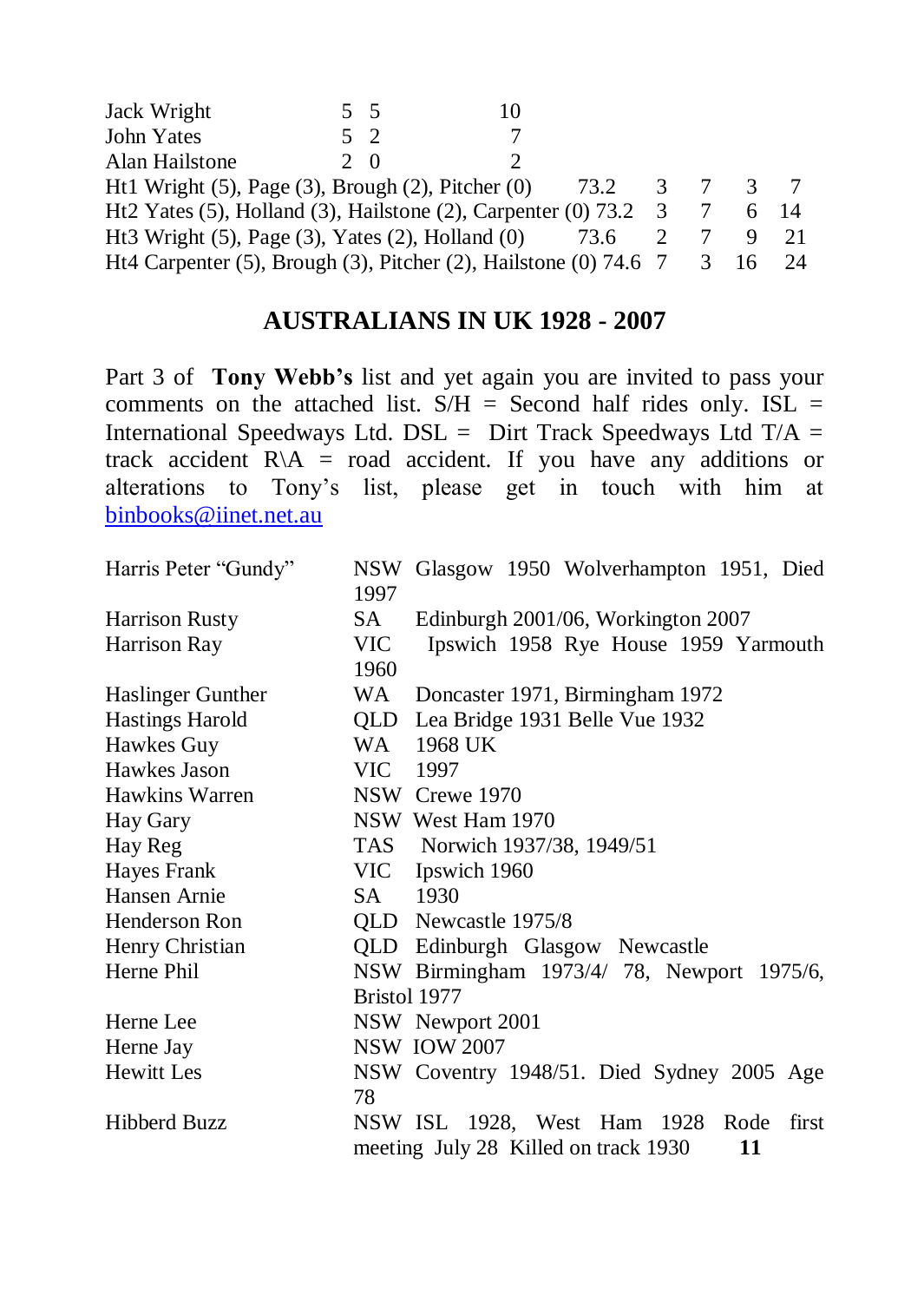| <b>Higgs Wally</b>    | WA Yarmouth 1951 TQ 1953-60                    |
|-----------------------|------------------------------------------------|
| Hinze Gerry           | QLD 1968                                       |
| Hodgson Craig         | SA Peterborough 1989                           |
| Hodgson Mal           | NSW Tamworth 1947 s/h                          |
| Holder Chris          | <b>NSW IOW 2006/7</b>                          |
| Holder Jim            | NSW Glasgow 1929                               |
| Hookham Cec           | NSW Tamworth 1948/50                           |
| <b>Holt Mike</b>      | NSW Romford 1970, Weymouth 1970                |
| Howell John           | WA Middlesborough 1972                         |
| Humphries Bob         | NSW Kings Lynn, Reading, Milton Keynes         |
| Humphries Scott       | Wimbledon 1989<br>SA –                         |
| Hunter Alec           | NSW Norwich 1950/1, Retired to Queensland,     |
| Hunter Rod            | VIC Newcastle 1989                             |
| Hunter Maury          | QLD 1968                                       |
| Hutchinson George     | NSW 1955 -1958 Ringwood Eastbourne. [official] |
|                       | SAL Poole.                                     |
| <b>Hutton Neville</b> | NSW Stoke 1953                                 |
| Huxley Vic            | QLD 1928 ISL tracks, 1928/9 Harringay 1930,    |
|                       | Wimbledon 1931/6, died Brisbane 1982           |
| Hyde Craig            | QLD Ipswich 1989                               |
| <b>Hynes Dave</b>     | VIC Plymouth 1948                              |
| <b>Ible Doug</b>      | NSW Wembley loaned to Aldershot Rayleigh       |
|                       | Oxford 1950/1 AUS V ENG at Shelbourne          |
|                       | Park 1950                                      |
| <b>Ingram Peter</b>   | QLD Exeter 1971/2, Newport 1972                |
| Isbel Clayton         | WA Newcastle 1978                              |
| Innocent Bob          | WA Exeter 1961/2                               |
| Jackson Dave          | NT Mildenhall 1983-9. Boston 1986              |
| Jackson Jack          | NSW <b>N</b><br>Wembley 1934. Father of Gerry  |
| <b>James Scott</b>    | SA Buxton 2000                                 |
| Jameson Dave          | NSW Glasgow 1939                               |
| Jameson Len           | NSW Glasgow 1939                               |
| Jameson Bob           | NSW Halifax 1965/7, Teeside 1968               |
| Janke Merv            | QLD Glasgow 1977/8, Halifax 1982               |
| Jemison Bill          | NSW Birmingham 1951/2, Wolves 1952/3. Died     |
|                       | 2000                                           |
| Jennings Bob          | QLD Raced WA 1968 Ipswich 1969                 |
| Jones Ashley          | <b>VIC</b><br>Kings Lynn 2003                  |
| Jones Alan            | Wolverhampton 1981                             |
| Jones Bert            | QLD West Ham 1930, Plymouth/Crystal Palace     |
|                       | 1931, Southampton 1936                         |
| Jones Irvine          | NSW DTS 1928. West Ham 28/7/1928.              |
| 14 Jones Rob          | <b>VIC</b><br>Canterbury 1974                  |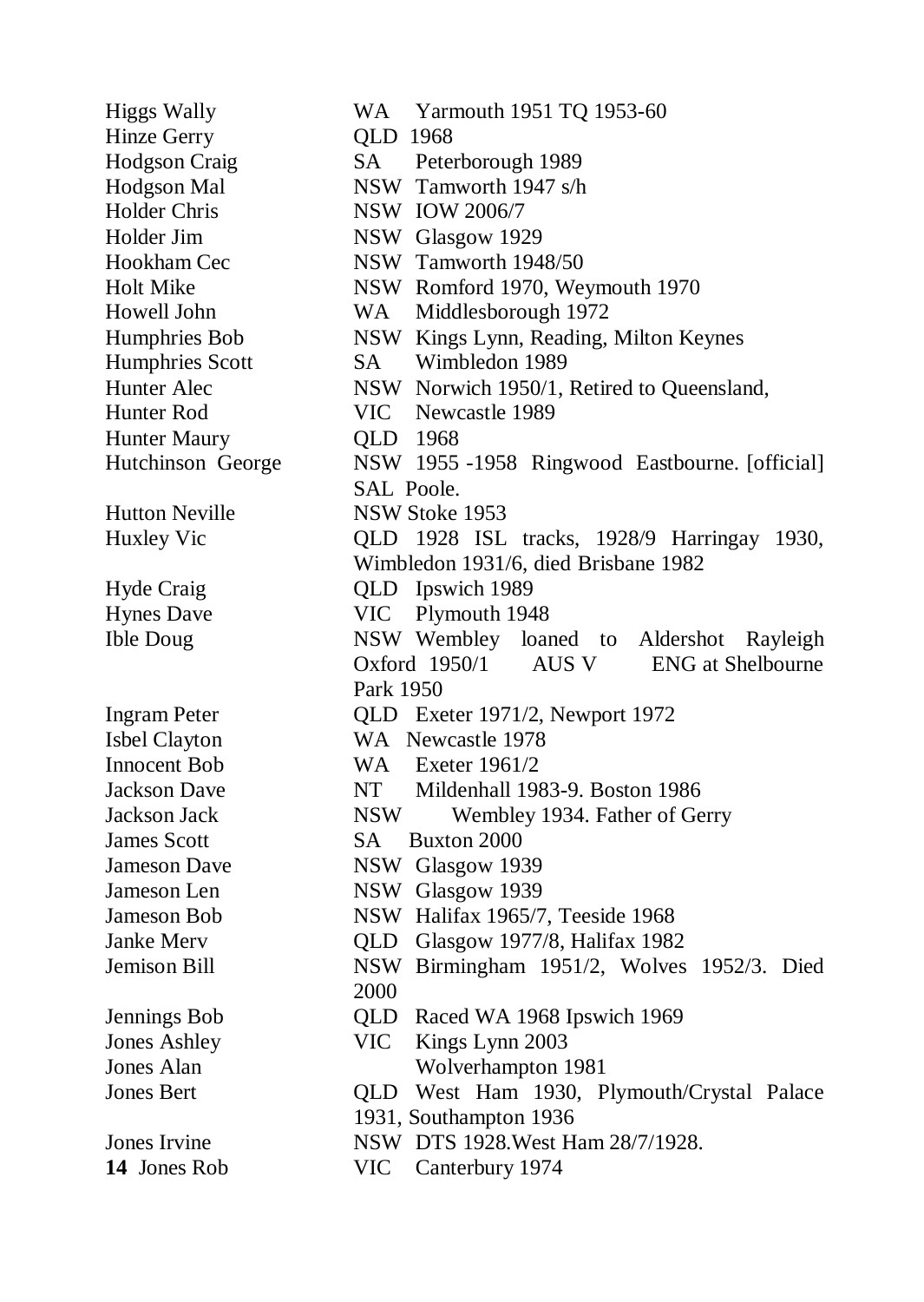| Jones Moff           | QLD Southampton 1939                             |
|----------------------|--------------------------------------------------|
| <b>Jones Mark</b>    | VIC 1999                                         |
| Jones Johnny         | NSW Bradfield 1958                               |
| <b>Johnson Matt</b>  | NT<br>Newport 1997 DNR visa problems. Mechanic   |
| to Billy Hammil      |                                                  |
| Johnson Noel         | QLD Exeter 1929/30, Plymouth 1931/2,<br>Died     |
|                      | Plymouth 1932. Track Accident                    |
| Johnson Ron          | WA.<br>1928 Crystal Palace 1930/3, 1934/9, New   |
|                      | Cross 1947/51, Ashfield 1951 (Edinburgh 1960)    |
|                      | [Born in Scotland]                               |
| <b>Johnson Steve</b> | WA<br>Long<br>Eaton<br>1995,<br>Ipswich<br>1996, |
|                      | Oxford/Wolverhampton 2005, Arena Essex 2006      |
|                      | Coventry 2007                                    |
| Kavanagh Ken         | NSW West Ham 1930/1 Also known as 'Crash'        |
| <b>Kennedy Danny</b> | <b>VIC</b><br>Weymouth/Poole 1978/84             |
| Kelley Chris         | Eduinburgh<br>SA                                 |
| Kelly "Ned" Les      | SA Glasgow 1929 (Les "Ned" Kelly rode there)     |
| Kent Ray             | NSW. UK born rode in France /Uk                  |
| Kentwell Greg        | NSW Halifax 1966/9                               |
| Kermond Vic          | NSW Ashfield 1950 mechanic /Kermond frame        |
| <b>Kingston Bert</b> | QLD Halifax 1965/8                               |
| Kirkby Kal           | WA<br>Southampton 1959                           |
| Koppe Steve          | QLD Canterbury 1976/9, Exeter 1978/9, Swindon    |
|                      | 1980                                             |
| Kumeta Dave          | NSW Workington 1972                              |
| Kemp Dave            | QLD Southampton/Lea Bridge 1930                  |
| Kirkman Ken          | NSW Wembley 1934                                 |
| Lewis 'Tiger' Harry  | WA<br>Leeds/Wimbledon 1932, Coventry 1933,       |
|                      | Southampton 1936                                 |
| La Sagna John (Jack) | NSW 1950 Edinbugh. Sheffield Died Edinburgh      |
| Lambert Roger        | NSW Berwick 1986, Edinburgh 1979/80 Glasgow      |
| <b>Lamont Billy</b>  | NSW ISL 1928, Clapton 1933, Sheffield 1938,      |
|                      | Newcastle 1939                                   |
| <b>Langdon Steve</b> | QLD Exeter 1988/9                                |
| Langdon Tony         | QLD Poole 1988/90                                |
| Langfield John       | <b>NSW</b><br>West Ham 1969/ Poole 1971/2        |
| Langois Brenton      | SA<br>Bradford 1960 ish                          |
| <b>Langton Steve</b> | QLD Portsmouth 1930, Lea Bridge/Southampton      |
|                      | 1931, Clapton 1932, Walthamstow 1934, Birmingham |
|                      | 1937/8, Tamworth 1947/9, Southampton 1950        |
| <b>Langtry Bluey</b> | NSW Norwich 1949, Halifax 1952 Liverpool 1953    |
| Lawson Aub           | NSW Middlesboro 1939, West Ham<br>1939/50,       |
|                      | Norwich 1953/60<br>15                            |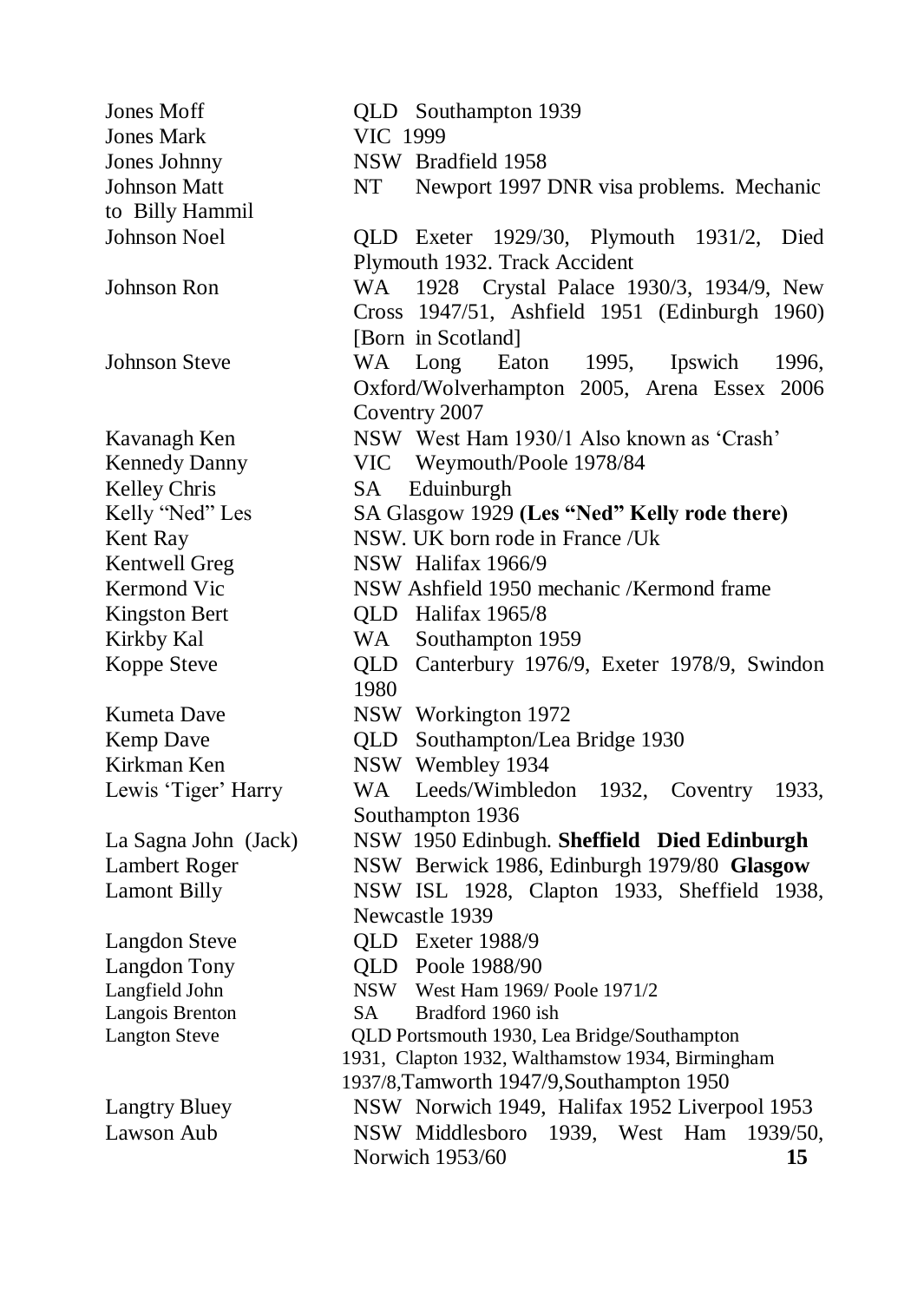| Lawson Don         | NSW Newcastle 1950, West Ham 1952, Norwich<br>1955                        |
|--------------------|---------------------------------------------------------------------------|
| Le Breton Ken      | Cross Newcastle 1948, Ashfield<br>NSW New<br>1949/50, Died Australia 1950 |
| Leigh Gordon       | VIC Swindon 1955                                                          |
| Leisk Les          | WA Leicester 1978                                                         |
| Lemon Mark         | SA Oxford 1996, Poole 1998, Exeter Stoke                                  |
|                    | 2006, Rye House/Reading 2006, Workington 2007                             |
| Letch Mike         | VIC Hackney/Rye House 1969/70                                             |
| Leverenz Bob       | Norwich 1949/51<br>SA -                                                   |
| Leverington Trent  | QLD Glasgow 2005, Stoke 2006, Glasgow 2006                                |
|                    | Glasgow 2007                                                              |
| Levy Lionel        | NSW Wimbledon 1948, Coventry 1948, 1950/3,                                |
|                    | Southampton 1953                                                          |
| Litchfield Keith   | 1929 Freelance<br>SA –                                                    |
| Lindsay Norman     | NSW Glasgow 1947/51                                                       |
| <b>Liston Ray</b>  | QLD 1960 Rye House. 1961 French Champion                                  |
| Little Wally       | NSW Wimbledon 1934, 1930 was riding in UK                                 |
|                    | 1938                                                                      |
| Littlewood Syd     | VIC Newcastle 1939/46,<br>Norwich<br>1938,                                |
|                    | 1948/50.die Logan QLD 2000                                                |
| Loakes Brian       | QLD Hull 1972                                                             |
| Logan Jack         | VIC Long Eaton 1951-2                                                     |
| Longley Bill       | New Cross 1938/9, 1947/52, Wimbledon<br>VIC                               |
|                    | 1954, Wembley/Rayleigh 1955. Died Qld 2005                                |
|                    | Age 90                                                                    |
| Lorymer Wayne      | NT Peterboro 1982                                                         |
| <b>Lupton Stan</b> | QLD Lea Bridge 1931, Plymouth 1932, Wimbledon<br>1932                     |
| Lyons Jason        | VIC Glasgow 1991/2, Belle Vue 1992/2003,                                  |
|                    | Poole 2004, Newcastle 2004/5, Mildenhall 2006/7                           |

# **Speedway In Ireland**

Written in 1947 by **W. J. Ross**, this is another good article sent in by **Graeme Frost.**

About a year ago, a native of Cork and a Bangor (Co. Down) businessman decided that the time had arrived when speedway racing should be introduced to Ireland.

Knowing well that difficulties would confront them at every turn they

**16** nevertheless proceeded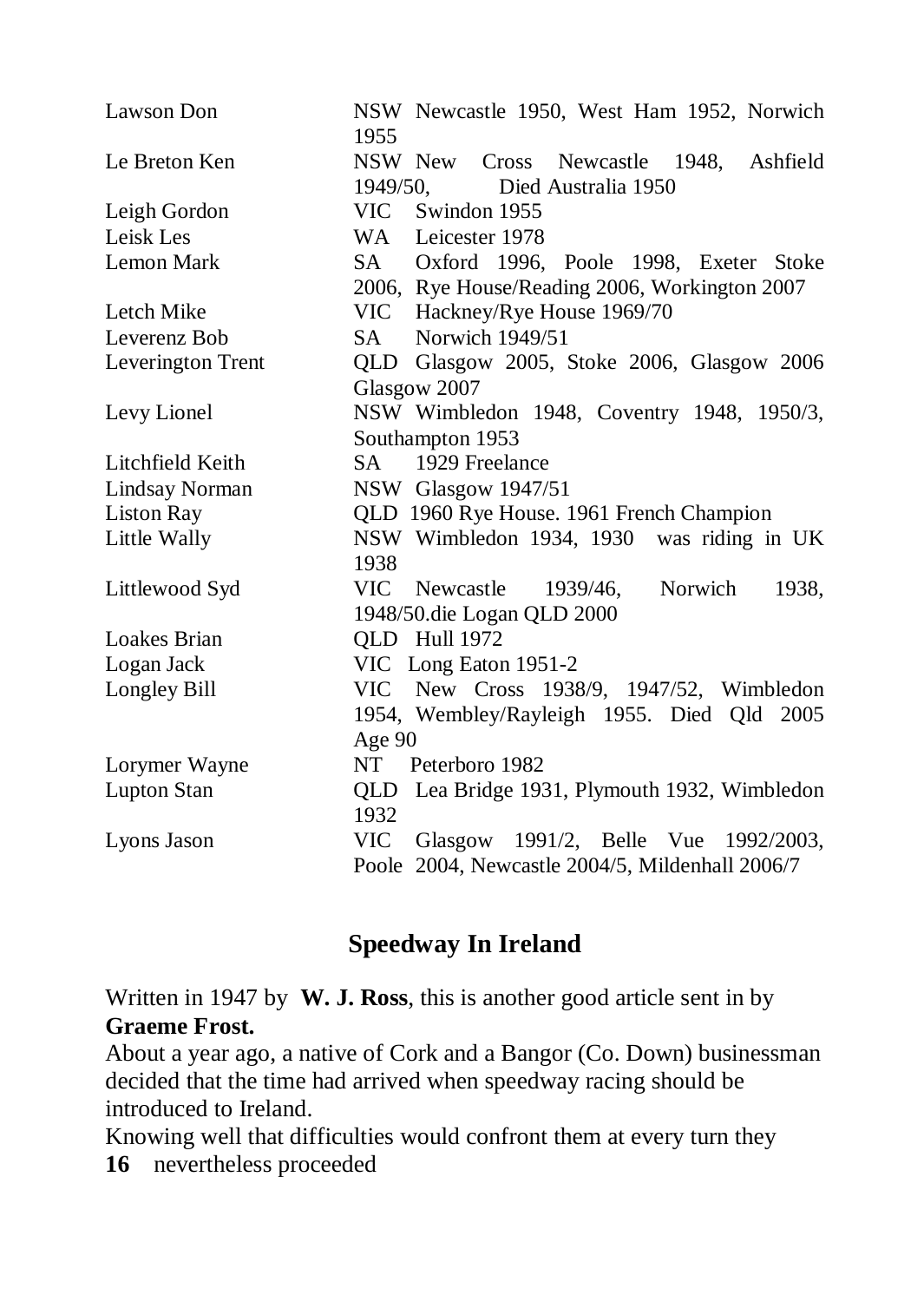to lay the foundations for the establishment of a speedway race track in Belfast.

To-day, at Gibson Park, a pleasant Belfast suburb, will be found Ireland's first speedway track, established through the enterprise of Mr. Henry Robinson, an architect, and Mr. Norman Railton, an electrical engineer. The new track, although lacking at the moment not a few of the things necessary for successful speedway racing, promises to become a popular rendezvous of speedway racing enthusiasts from all parts of Northern Ireland.

Energetic workers, Mr. Robinson and Mr. Railton are putting their hearts into the task of establishing speedway racing in the capital of Northern Ireland and making it a first-class attraction. Difficulties are still numerous but they are determined to overcome them one by one and succeed in their venture.

When the first meeting was held at Gibson Park only a few spectators attended. These early supporters were men and women who had previously enjoyed all the thrills of speedway racing at Manchester and in London. They knew what to expect in the way of thrills and they were not disappointed.

Attendances gradually increased as more and more people learned from friends that speedway racing is a really thrilling sport.

To-day Belfast possesses hundreds of speedway racing enthusiasts and the number is increasing weekly. One local businessman goes as far as to predict that within five years the sport will be even more popular in Ireland than in England.

No experienced riders have yet been seen at Gibson Park but during 1948, it is hoped that supporters will be able to see several of the great names in speedway racing competing in events at Belfast.

Plans are being made for a team to compete in the Speedway League in 1948. Star teams will be brought over from England and Scotland to thrill spectators.

As a nursery for beginners, the new Belfast track has produced quite a number of riders of whom more will be heard in the future.

One daring young rider, Tommy Seymour, made his first public

appearance on the track recently and captured the coveted "Silver Wings" Helmet presented by the Malone and Windsor Branch of the R.A.F.

Association which, incidentally has given magnificent support to the new venture since the track was opened. Tommy Seymour is **17**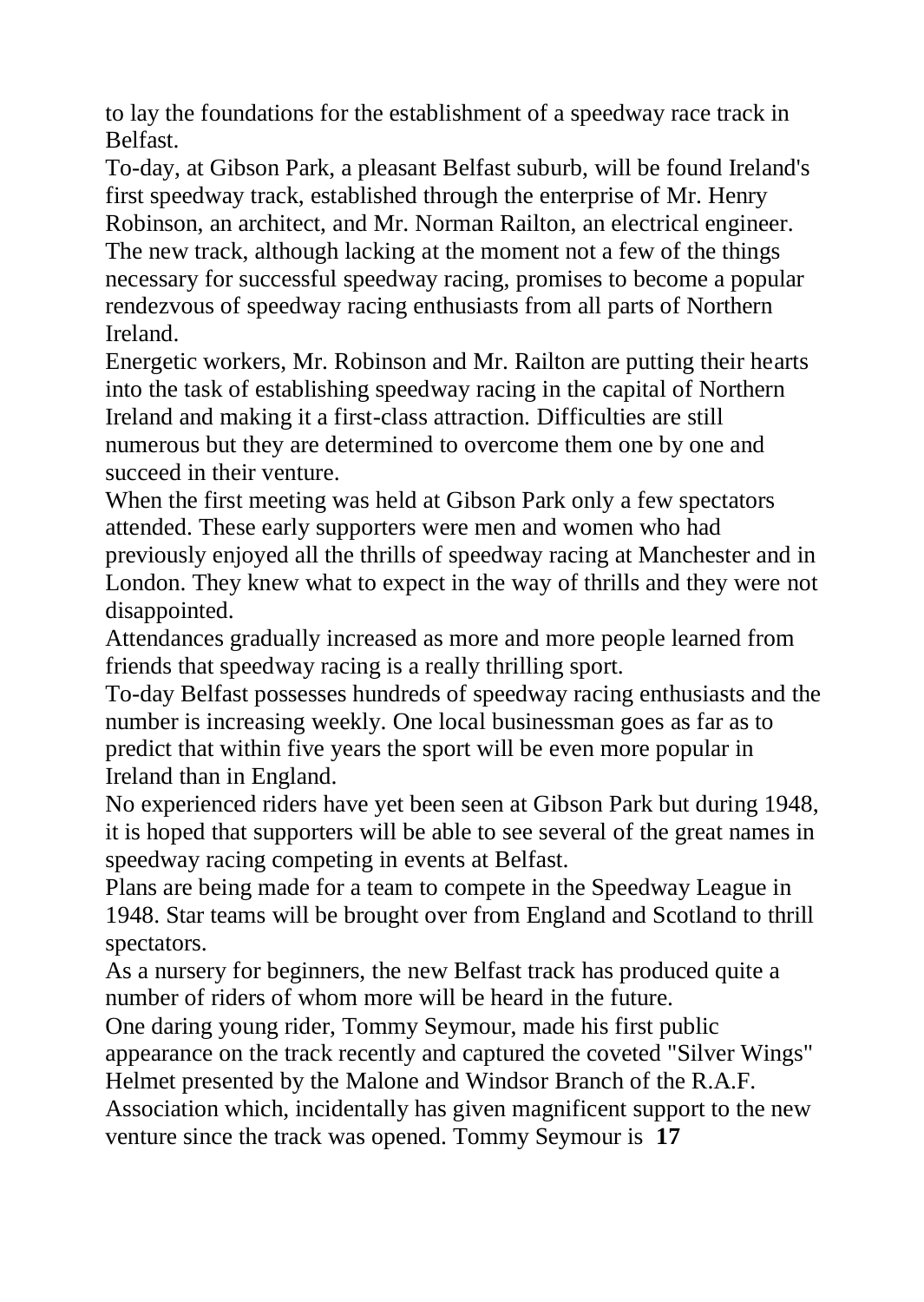going places. Possessing all the qualities necessary for success in speedway racing, he is determined to reach the top.

Regular patrons have already found several idols among the dozen or so riders.

Brothers Billie and Tommy McCrea are exceptionally popular and Joe McGurk, the most daring rider yet seen on the track, has gained for himself quite a host of fans. Joe had no experience of speedway racing before riding at Gibson Park.

Jimmie McCean and Rob Owens have already made names for themselves locally and great things are expected of them in the future. The same can be said for Jimmie Slane and Eric Barker, two promising young riders who are quite at home on the track in spite of the fact that they are new to the game.

Billie Henderson, Cecil Adams, "Buzz" Harvey, Jock Walton, Danny Rice and Jimmie Kendal are others who have made considerable progress since they first appeared on the track.

Four teams have battled for honours twice weekly since the opening of the track. They are - Antrim Aces (Billie McCrea, capt., Rob Owens, Eric Barker and Jock Walton); Tyrone Typhoons (Jimmie McCean, capt., Danny Rice, Eamonn Rice and Reg. Wilson); Down Buccaneers (Tommy Vernon, capt., John Moore, Vic. McCarthy and Joe McGurk); Cregagh Panthers (Tommy McCrea, capt., Billie Henderson, Jimmie Kendal and "Buzz" Harvey).

At the end of the series the placings were as follows: (1) Cregagh Panthers; (2) Antrim Aces; (3) Tyrone Typhoons; (4) Down Buccaneers. The Gibson Park track is 440 yards in length. Billie McCrea holds the track record - 1 min. 40 4/5 secs. - and, what is more, he is determined not to have it wrested from him.

Earlier in this article, I referred to the difficulties encountered by those responsible for bringing speedway racing to Belfast. Although the site at Gibson Park is far from suitable, better accommodation is not available at the moment in the Belfast district.

Before the track could be started a colossal amount of work had to be done by the organisers and even by the riders themselves. Even when racing had started, improvements to the track were still being carried out. So appreciative were some of the spectators of the fare offered by the promoters that at this stage they lent a hand with the task of laying cinders and doing other jobs. That's enthusiasm for you!

**18** The company which has been formed to control the new Belfast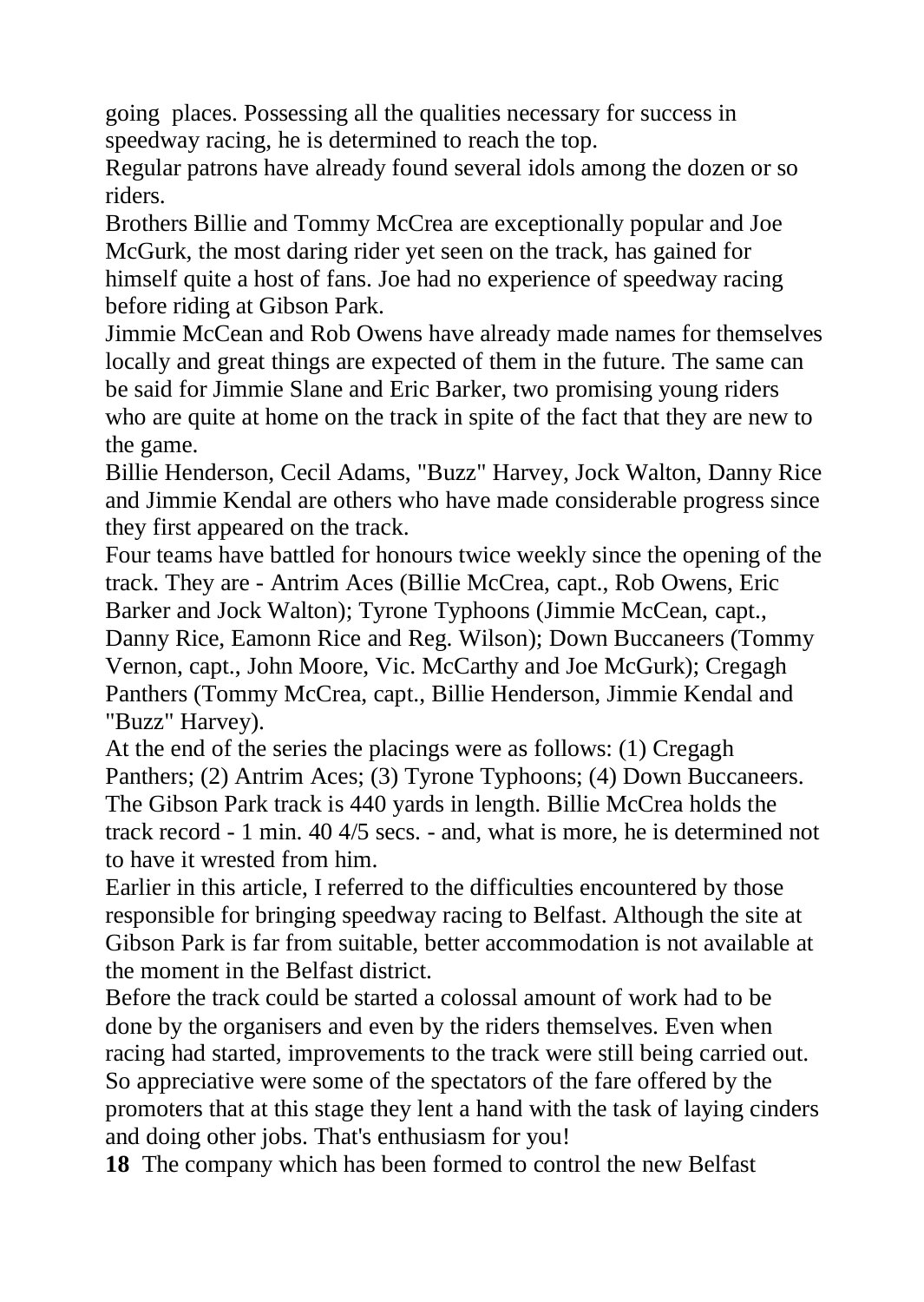track - the Irish Recreation Company - has as its directors a number of ambitious young men whose average age is 28. They foresee a bright future for speedway racing in Northern Ireland and each is giving of his best in a concerted effort to develop their enterprise.

"Our intention," says one of the directors, is to establish a chain of speedway tracks in Northern Ireland and later we may extend our activities to Eire."

In the development of speedway racing in Northern Ireland, the company is much indebted to the Motor Cycling Union of Ireland for its valuable assistance. It appreciates the assistance so unselfishly rendered and looks forward to even closer co-operation in the future.

The R.A.F. Association (Malone and Windsor Branch) has also given the promoters excellent encouragement and the deep interest it has taken in the new sport is also much appreciated by the directors of the company. Speedway & Ice Hockey Digest Vol 1 No 2 [Oct 1947]

# **Introducing Gil Craven**

**Graeme Frost** has sent on this interesting article about Gil Craven. I've done some queer things in my time and seen some queer places, but I never thought I would be asked to write about them. Having wandered all over the world since I was 15 it stands to reason that the following omits much that might he interesting if only I had more time.

However—born in Ilford, Essex, May 30, 1921; nationality-still English; ran away from home at 15 together with the next door neighbour's daughter. Shortly after this I decided England was too small for a man of my size so I stowed away on a Cardiff tramp steamer bound for Buenos Aires. It was here that I first became fascinated by ships, or rather I should say ship's engines. Seven years later I found I owned a string of letters after my name and was appointed Chief Engineer of a 15,000 ton freighter. At 22 I was the youngest man in that position down the whole Pacific seaboard.

GUN RUNNING

Having jumped a large gap here I might mention two things. Throughout the 1936-39 Spanish war I was engaged on jobs that fell little short of piracy and for which I am now truly ashamed. I joined foreign vessels, sailing under no flag, which ran guns and ammunition, quite illegally, to either Franco or the Government, whoever paid most. The job was dangerous and in Barcelona I missed the firing squad only on account **19**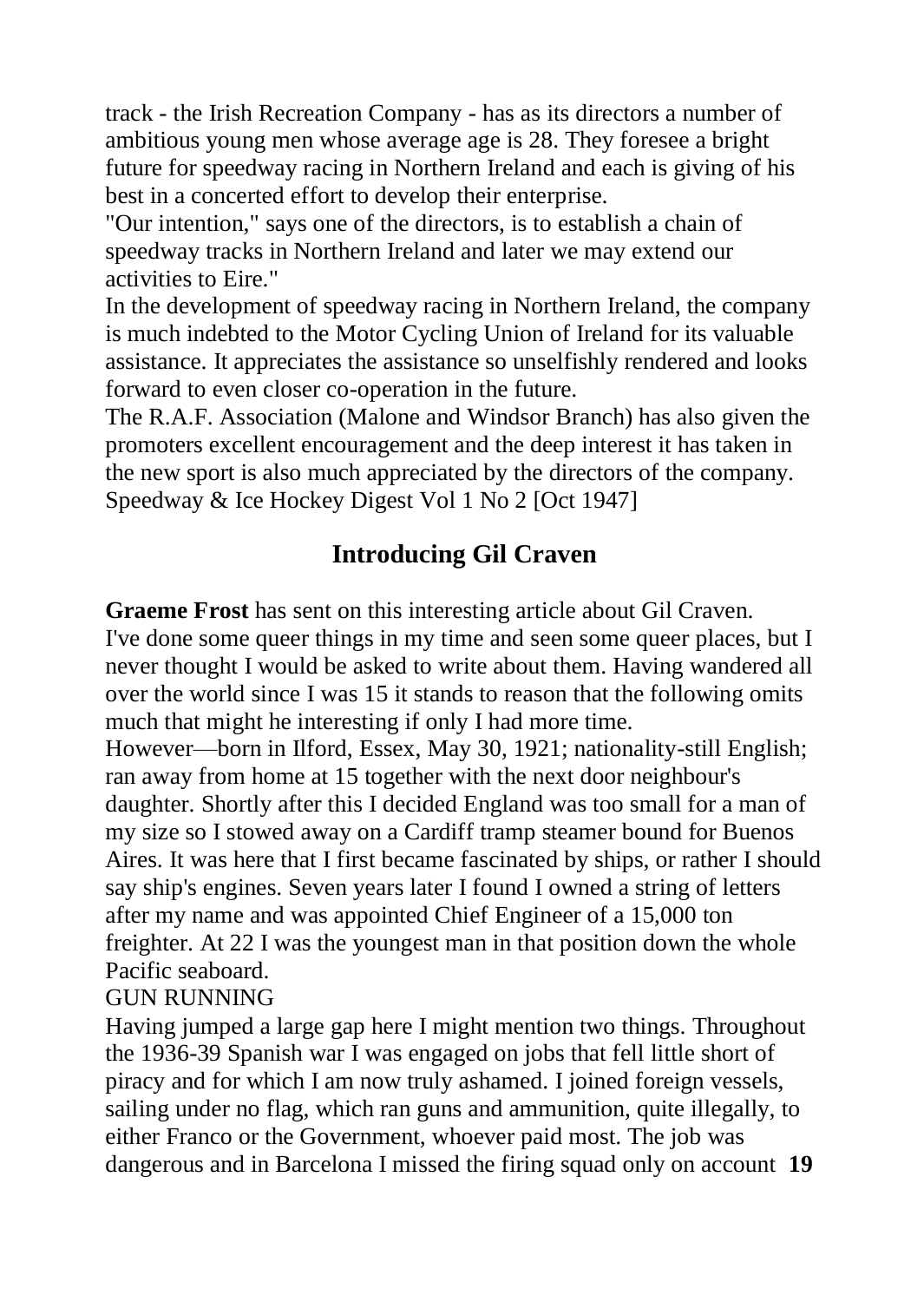of my age; however, the money was good and I needed this money, and I needed it badly—for Speedway. You might think this strange because up to then I had never seen a Speedway meeting.

What I had learned, though, was that my brother, whom I had left selling eggs outside a grocer's, was now earning £15 a week for riding round a place called Hall Green, Birmingham.

I simply forgot my conscience, together with the odd bullet that came my way until this war ended in February, 1939.

May, 1939, found me mastering the art of broadsiding at a place called Dagenham. After my first meeting, the fence was in very bad shape, I was sore all over and had no seat to my leathers. The money was 2s. 6d. per point. In July I had come out of hospital following a chain going through my foot and began to perk up nicely. I had five maximums and won three cups in succession; then Bill Longley came to Dagenham and when I beat him, too, Johnnie Hoskins signed me for West Ham and loaned me to White City, Glasgow. I had varying success here—which included learning the Scottish language—but then our war started. BACK TO SEA

Then and there I gave up all ideas of Speedway, as I had been in the sport for so short a while I figured I would be too inexperienced for my age when the war was over. My contemporaries at the time were Buck Whitby, Roy Craighead and Bill Gilbert. Big brother Malcolm was at this time riding very well and making a lot of money—in fact he would often throw me 2s. 6d.—or one point—when I was sitting on the track after a fall. So I took him to sea with me at £9 a month just to show him there were two sides to earning a living and to see if he was as good at both. Malcolm left me after one trip to Roumania to study Diesel engines, and I never heard about him until after the war was over.

Meanwhile, I made a career of my job, realising that while the war was on there was no alternative, anyway. I took degree after degree at mathematics and science and gradually began to sprout gold braid all over my uniform. In 1942 my tanker was torpedoed in the Atlantic and blown sky-high and the four survivors were taken to Halifax, Nova Scotia. I then joined the Canadian Merchant Navy and served in the Pacific as Chief Engineer until my ship came into the London Docks in June, 1946. Here again fortune changed hands. I visited West Ham to watch Malcolm and took along the Captain and chief officer. We were given a royal **20** welcome by Arthur Atkinson and when I left I had bought two bikes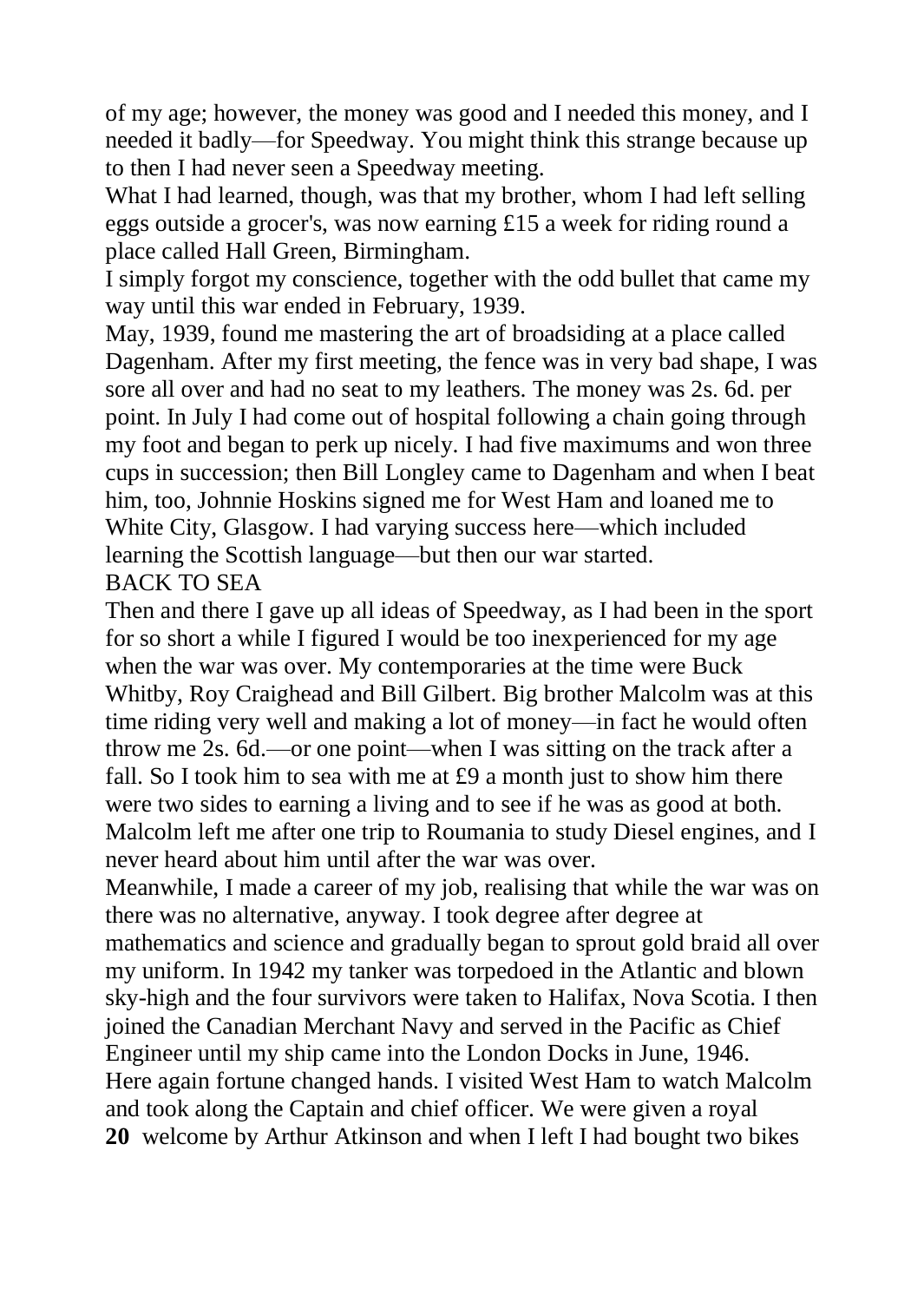and the entire spare parts from West Ham's workshops. Arriving back in Canada I left the sea and, ironically enough, travelled passenger in my own ship to New Zealand, together with my racing equipment. The Shipping Company said I was mad, and when I think of the 800 dollars a month job I packed up I sometimes think they were right. I had left a comfortable amount over there, however, together with a house and a yacht, and I sold the latter to buy a night club in New Zealand.

I often think I should grow up and settle some place.

## THE CINDERS AGAIN

So now I am in New Zealand and sitting frightened to death on a Speedway bike. Can I ride one again after seven years, and what am I doing it for, anyway? Because I was English with a broad Canadian accent they handicapped me 100 yards behind just for publicity. They had push starts with six in a race and I won these races because the other guys' bikes wouldn't start. In fact, I won so many like this that the others had to put clutches on so they could have their engines running. It gave me that initial break just the same and I used to practice while I was racing. During the 1946-47 season I won every trophy offered in New Zealand, including the National Championship.

I had wires from England to return, but as I was well fortified with dollars I chose a season in California. Unfortunately they had clutches on their bikes and I was continually sending to Canada for bank drafts. I made no money in America but have since re-earned the money I lost there by the experience I gained while racing on their tracks.

An average Californian circuit is 190 yards long and once you can get round it you seldom get caught in a tight spot in English racing. Crashes come from mood and bad luck. Sometimes I think I am moody and unlucky!

I spent six months in California, learned to dislike Hollywood and doughnuts, and left for Australia in October, 1947. I raced in the tests there, scoring one point for dear old England as a reserve. I also had the satisfaction of beating Jack Milne one night at Brisbane, which surprised me more than him. As this season turned out wet I left early and settled in New Zealand again for a few weeks prior to leaving for England. It was then I first dabbled with night clubs.

I was sold a club which included some very ancient debts and five show girls of the same vintage. They shook themselves about twice nightly **21**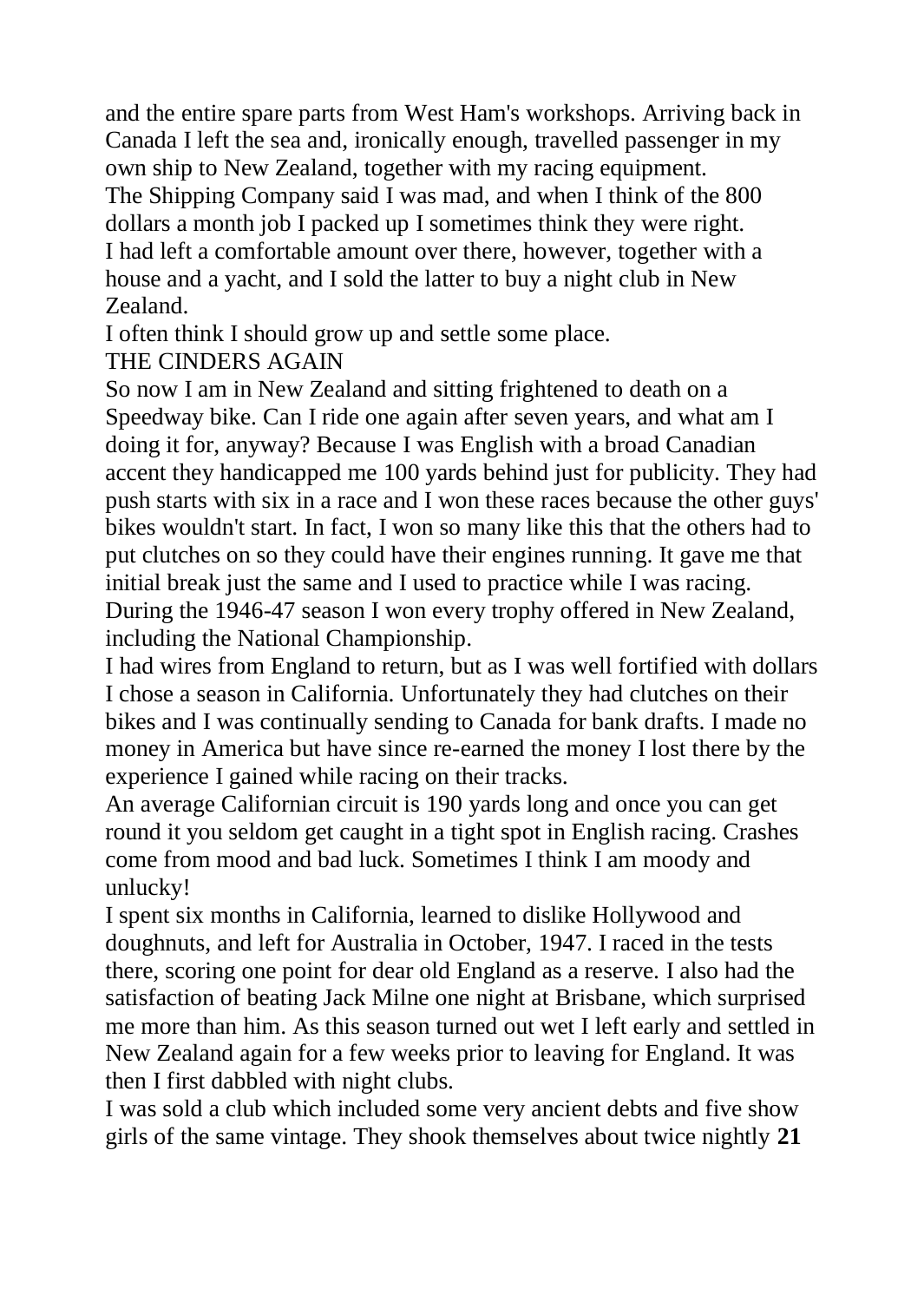and for a small consideration three times. I made quite a packet from this club until they changed the Chief of Police, who was a Speedway supporter.

## AND SO TO CRADLEY

I arrived in England to race for the first time in 1948. I have just grown up with the team, sharing their good and bad luck. I have no wish to race first division just now or to take the sport any more seriously than I have ever done. I get a kick out of racing and I hope you get a kick out of watching." Source: The Speedway Times (NZ), 11 April 1952

# **Vic Sage Article**

**Tony Webb** has sent us these comments re **Mark Sawbridge's** article on Vic Sage. (Airline pilot). There is no evidence of Vic having a pilot's licence, I think he may have been a cabin crew member on domestic flights in Australia and the story got embellished from there. His 3 trips to England were all by sea. Vic had the reputation of being a good story teller so there could be some doubt in some of the press stories. His first injury was a broken wrist at Edinburgh 1951 The next season he received a back injury on August 1 in the Ipswich home match against Wolverhampton which finished his 1952 season in UK, but he was back in the saddle by November and had a good season 1952/53 at the Exhibition Ground in Brisbane, setting the 4 lap record at 71.40, 4th in the Queensland title and 2nd in the Brisbane best pairs with Syd Littlewood. To me this indicates the back injury sustained at Ipswich was not that serious.

He returned to UK and was based at Poole as track manager making one appearance for an overseas side. He returned to Australia in August 1953.

# **Jeff and The Gitteratti**

**Jeff Scott** has been rubbing shoulders with the great and good in the literary world. Dubbed the Bill Bryson of Speedway by Jim perhaps we should now be referring to Bill as the Jeff Scott of Travel Writing. Anyway – here is Jeff's report of the bun fight. I'm sure we will all be happy to say – **Well done Jeff.**

In a glittering awards ceremony held at the swanky Park Lane Hotel, **22** Piccadilly, the great and good of the sports and publishing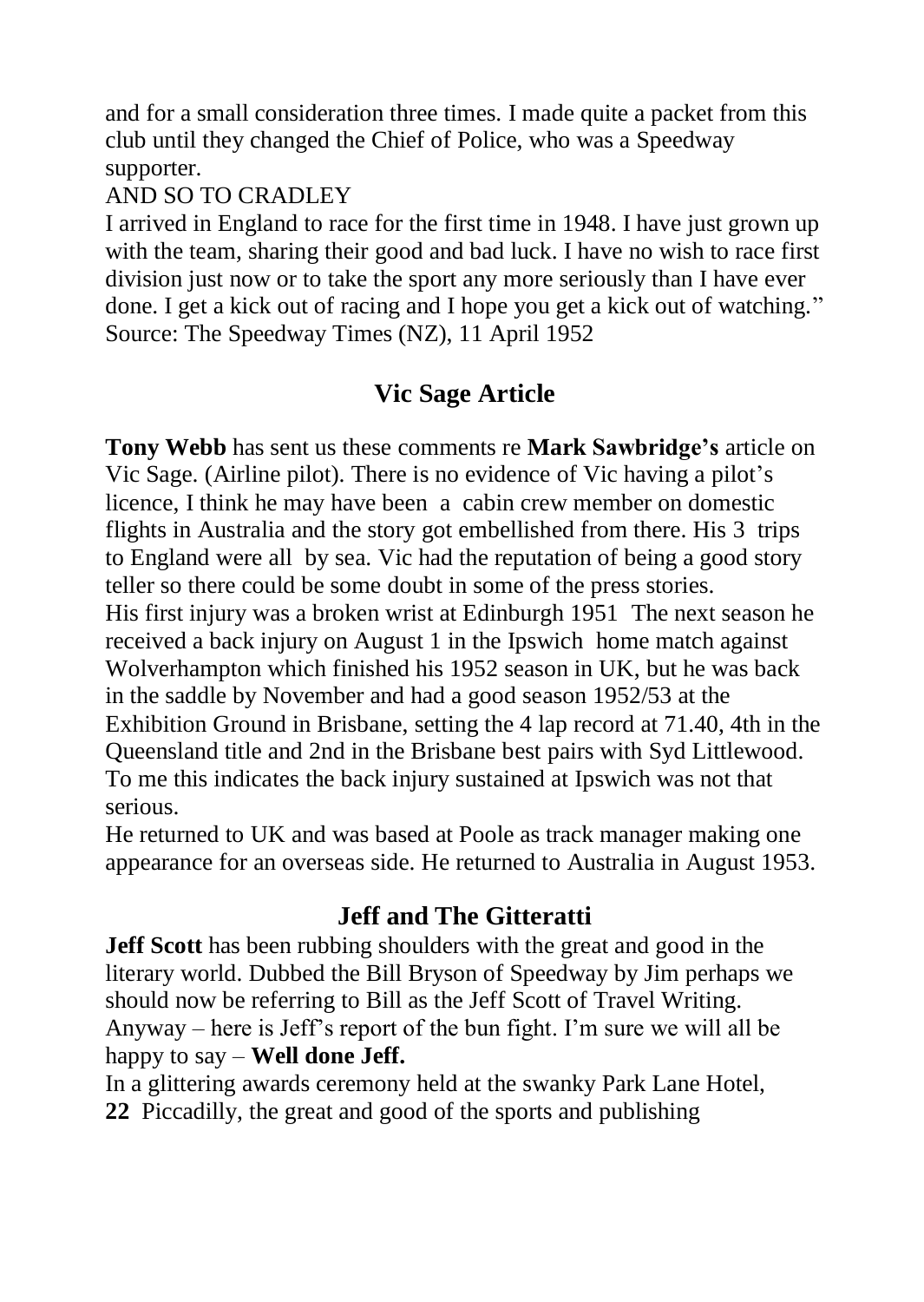worlds collided at the annual British Sports Book of the Year (2009) Awards.

Gaby Logan along with a huge variety of sportsmen and sporting men provided additional glamour. These included Bob Willis, Graham Poll, Ed Smith, Frank Maloney, Brough Scott, Mick Fitzgerald, Marcus Trescothick, Michael Owen (rugby player) and Paul Canoville and, from those great supporters and patrons of British Speedway, Sky Sports' very own Jonathan Sim.

There were six categories announced at the event and, sadly, my nomination with *Concrete for Breakfast* in the Best Biography section didn't win through! This accolade deservedly went Christopher Hilton's *Regga* - his book on Clay Regazzoni.

I was delighted to receive my nomination and believe that I was the only self-published author to attend. This is quite something in itself but I was even more honoured to tacitly represent and showcase British Speedway at such a high profile sports occasion. Hopefully, the members of the press in attendance will give speedway more thought and coverage in future! Everyone puts a brave face on afterwards if they've not scooped the top prize. As the author I'm delighted but, as the publisher, I'm gutted! And vice versa. None of my books would ever have happened without the help, encouragement and support of so many people involved in British Speedway. Thank you! **Jeff Scott**

# **Nigel's Natterings**

#### **Who started team racing**

It is the perceived wisdom that Jimmy Baxter was responsible for the idea and introduction of team racing, but on the evidence I have gathered I feel inclined to suggest this is not the case? The first known (so far) team event was in the north on the  $11<sup>th</sup>$  July1928 with the Manchester White City v Barnsley match. The second came on  $14<sup>th</sup>$  July at Perry Barr with the Sunbac Club v Ilford club but the format is unclear. In 1928 around 16 team events where held in the north at Manchester White City (7), Salford (4), Barnsley (2), Liverpool (2), Middlesbrough, (1). The speedway correspondent of a Manchester newspaper (March 1929) bemoans the fact that the league plans have not been finalised. He complains that they have had 6 months or more to sort it out, as the league idea was mooted at least as far back as September 1928. The northern

promoters were running team matches in October and **23**